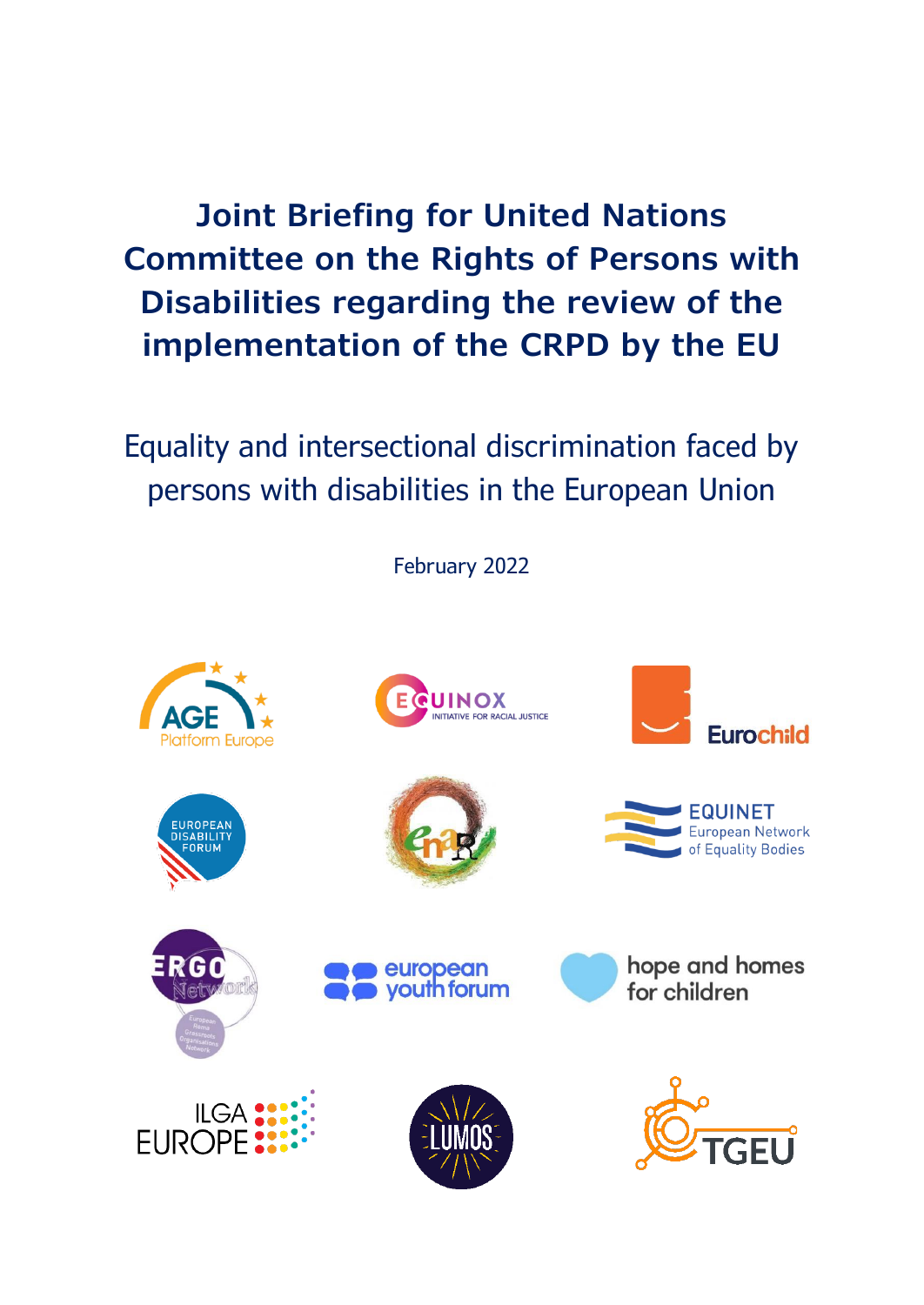This document informs the UN Committee on the Rights of Persons with Disabilities about issues of inequality and intersectional discrimination faced by persons with disabilities with intersectional identities in the European Union (EU). Its objective is to inform the adoption of the List of issues prior to reporting on the EU.

#### **Contributors and endorsement**

- **[AGE Platform Europe](https://www.age-platform.eu/)** is a European network of non-profit organisations of and for people aged 50+, which aims to voice and promote the interests of the 200 million citizens aged 50+ in the European Union (Eurostat, 2018) and to raise awareness on the issues that concern them most.
- **[Equinox Initiative for Racial Justice](https://www.equinox-eu.com/)** is a people of colour-led initiative working to advance rights and justice for all people in Europe. We work in solidarity with a coalition of racial and social justice leaders and organisations to influence European Union law and policy.
- **[Eurochild](https://www.eurochild.org/)** is a network of organisations and individuals working with and for children in Europe. Our network brings together almost 200 members in 35 European countries, representing over 2000 children's rights organisations.
- The **[European Disability Forum](https://www.edf-feph.org/) (EDF)** is an independent umbrella organisation of persons with disabilities that defends the interests of over 100 million persons with disabilities in Europe.
- The **[European Network Against Racism](https://www.enar-eu.org/) (ENAR)** is a pan-European anti-racism network that combines advocacy for racial equality and facilitating cooperation among civil society anti-racism actors in Europe.
- The **[European Network of Equality Bodies](https://equineteurope.org/) (Equinet)** is membership organisation which promotes equality in Europe by supporting and enabling the work of national equality bodies. It supports equality bodies to be independent and effective catalysts for more equal societies.
- The **[European Roma Grassroots Organisations \(ERGO\) Network](https://ergonetwork.org/)** mobilises and connects grassroots, national and international organisations and individuals who share a set of core values to create the courage, capacity, and opportunities to combat antigypsyism and Roma poverty.
- The **[European Youth Forum](https://www.youthforum.org/)** is the platform of youth organisations in Europe. We represent over 100 youth organisations, which bring together tens of millions of young people from all over Europe.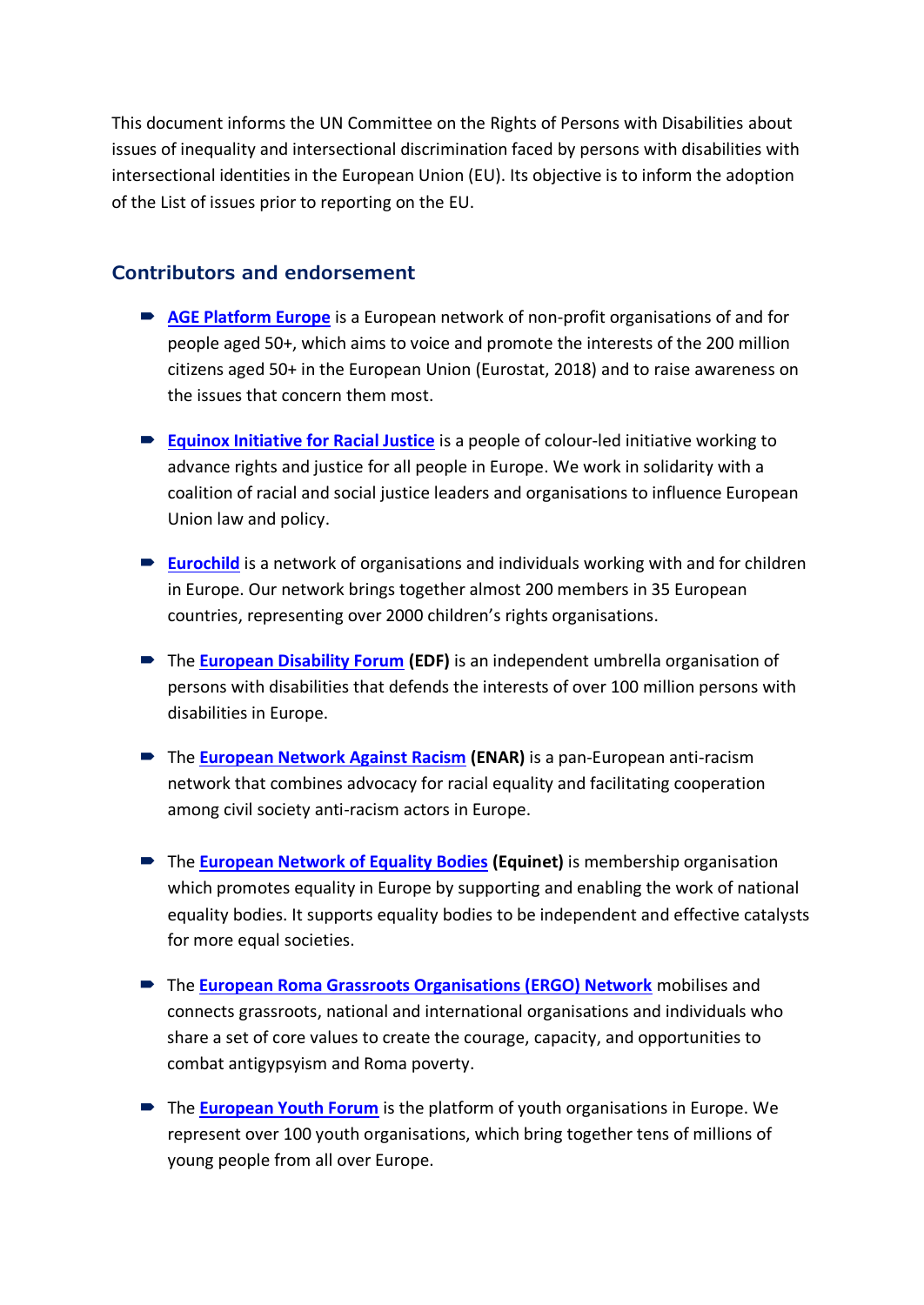- **[Hope and Homes for Children](https://www.hopeandhomes.org/)** is an international NGO aiming to end the institutionalisation of children globally. We strive to catalyse the reform of child protection and care systems to ensure all children can grow up in a safe and loving family environment. We achieve this by strengthening child protection mechanisms, building the capacity of local professionals, developing services to support all families, and influencing policy and legislation to promote children's rights.
- **[ILGA-Europe](https://www.ilga-europe.org/)** are an independent, international non-governmental umbrella organisation working towards equality and human rights for lesbian, gay, bisexual, trans and intersex people, bringing together over 600 organisations from 54 countries in Europe and Central Asia.
- **[Lumos](https://www.wearelumos.org/)** is fighting for every child's right to a family by transforming care systems around the world. We are an international charity striving for a future where every child is raised in a safe, loving home, supported by family to help them thrive.
- **[Transgender Europe](https://tgeu.org/) (TGEU)** is a member-based organisation working to strengthen the rights and wellbeing of trans people in Europe and Central Asia.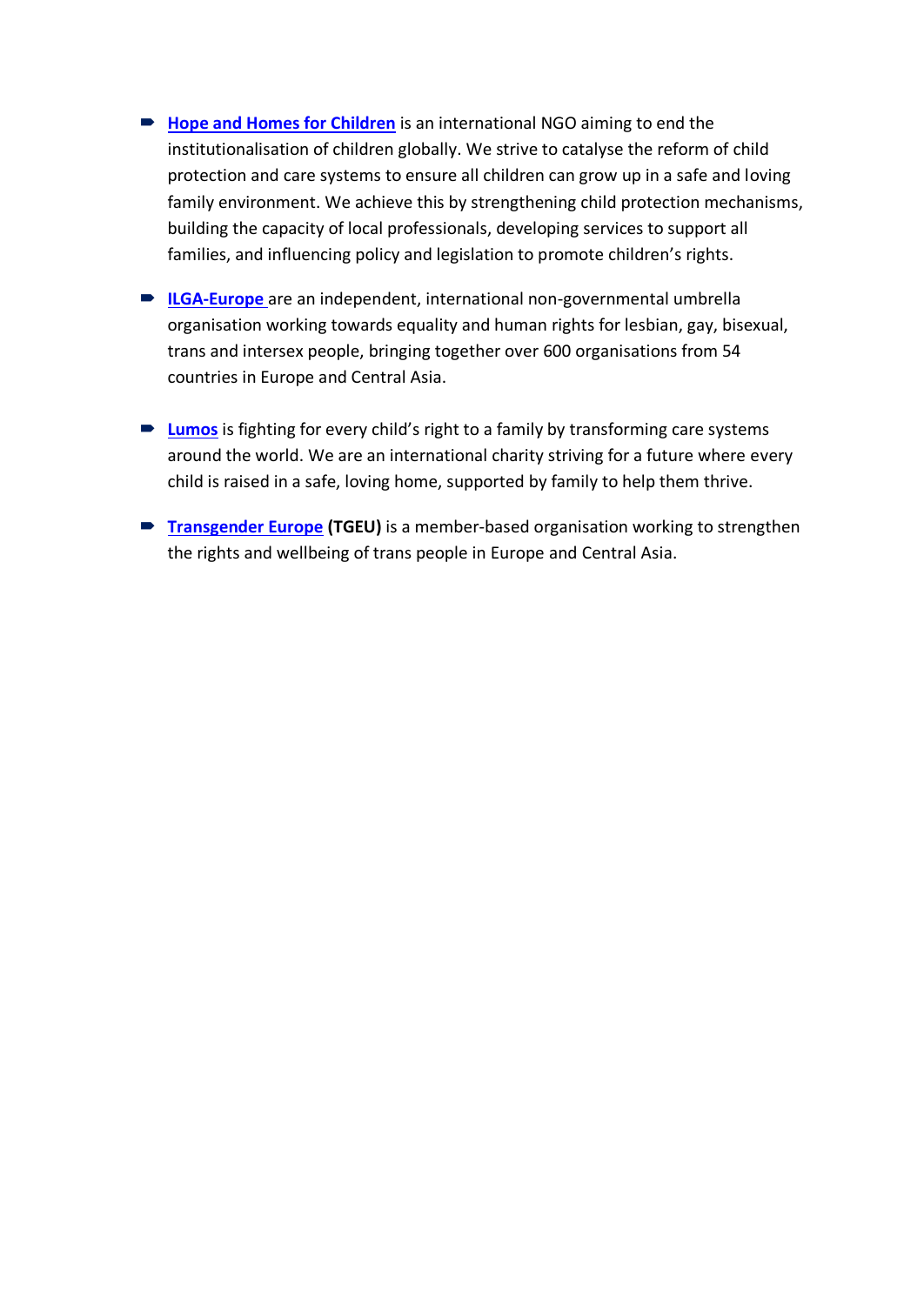# **Table of contents**

| Issues faced by persons with disabilities with intersectional identities  10    |  |
|---------------------------------------------------------------------------------|--|
|                                                                                 |  |
|                                                                                 |  |
| Lesbian, Gay, Bisexual, Trans, Intersex and Queer persons with disabilities  14 |  |
|                                                                                 |  |
|                                                                                 |  |
|                                                                                 |  |
|                                                                                 |  |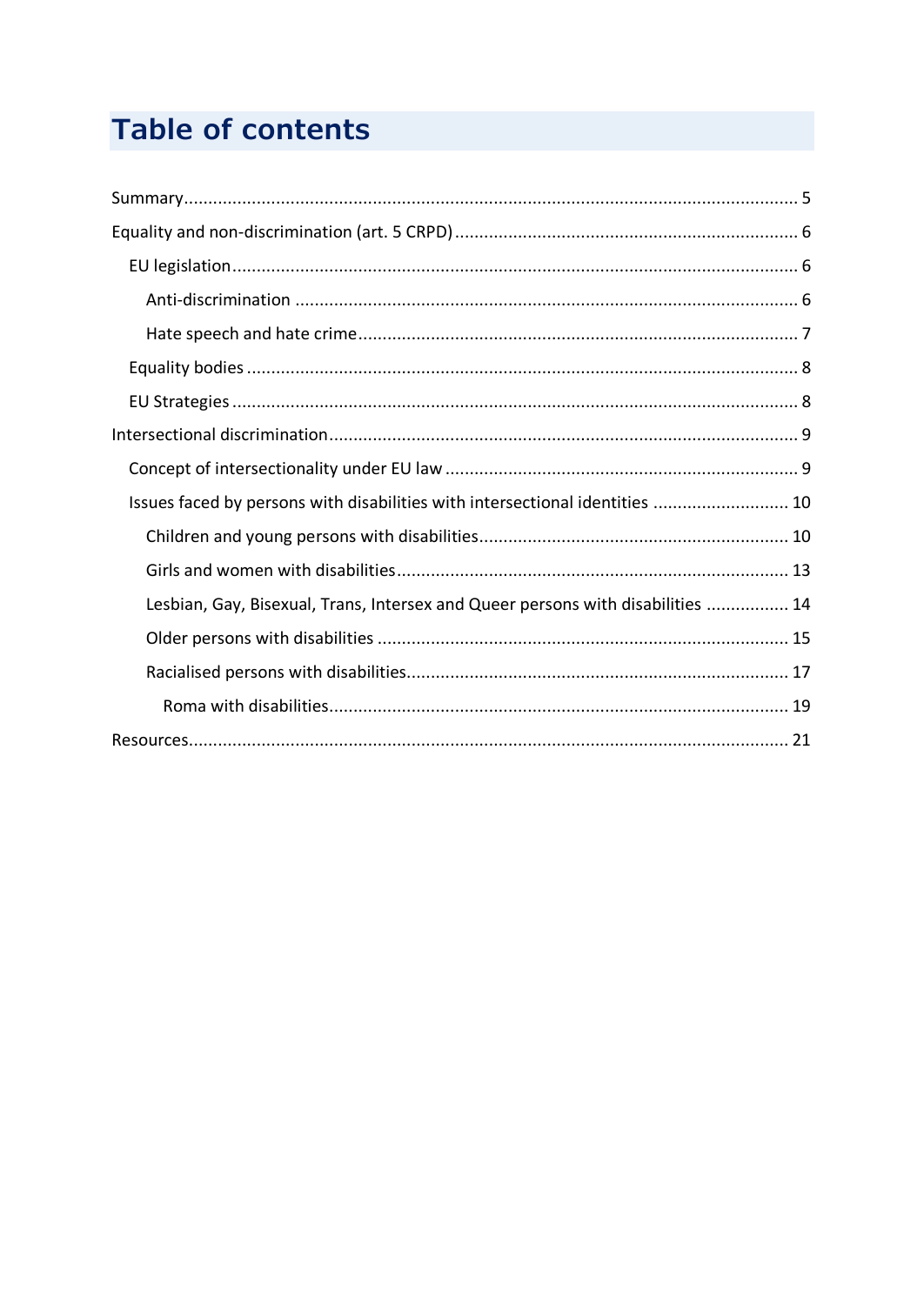# <span id="page-4-0"></span>**Summary**

The endorsing organisations are alarmed by the rate of discrimination faced by persons with disabilities in all their diversity in Europe. The EU has not taken enough measures to address equality and non-discrimination in its legislation and policies, and in particular to address intersectional and multiple forms of discrimination.

In particular, the EU is yet to:

- Adopt legislation and policies to prevent and combat discrimination on all grounds and in all areas of life
- Adopt legislation and policies to prevent and combat hate speech and hate crime, including based on disability and other grounds
- Ensure that Equality Bodies are protected by standards that among others, harmonise the mandate of equality bodies so that they can adequately and efficiently combat disability-based discrimination and support victims of unequal treatment
- Adopt intersectional policies and targeted measures against intersectional discrimination

**The sub-mentioned organisations recommend that the CRPD Committee request information on those issues and pay particular attention to the diversity of persons with disabilities in its List of issues prior to report and Concluding observations.**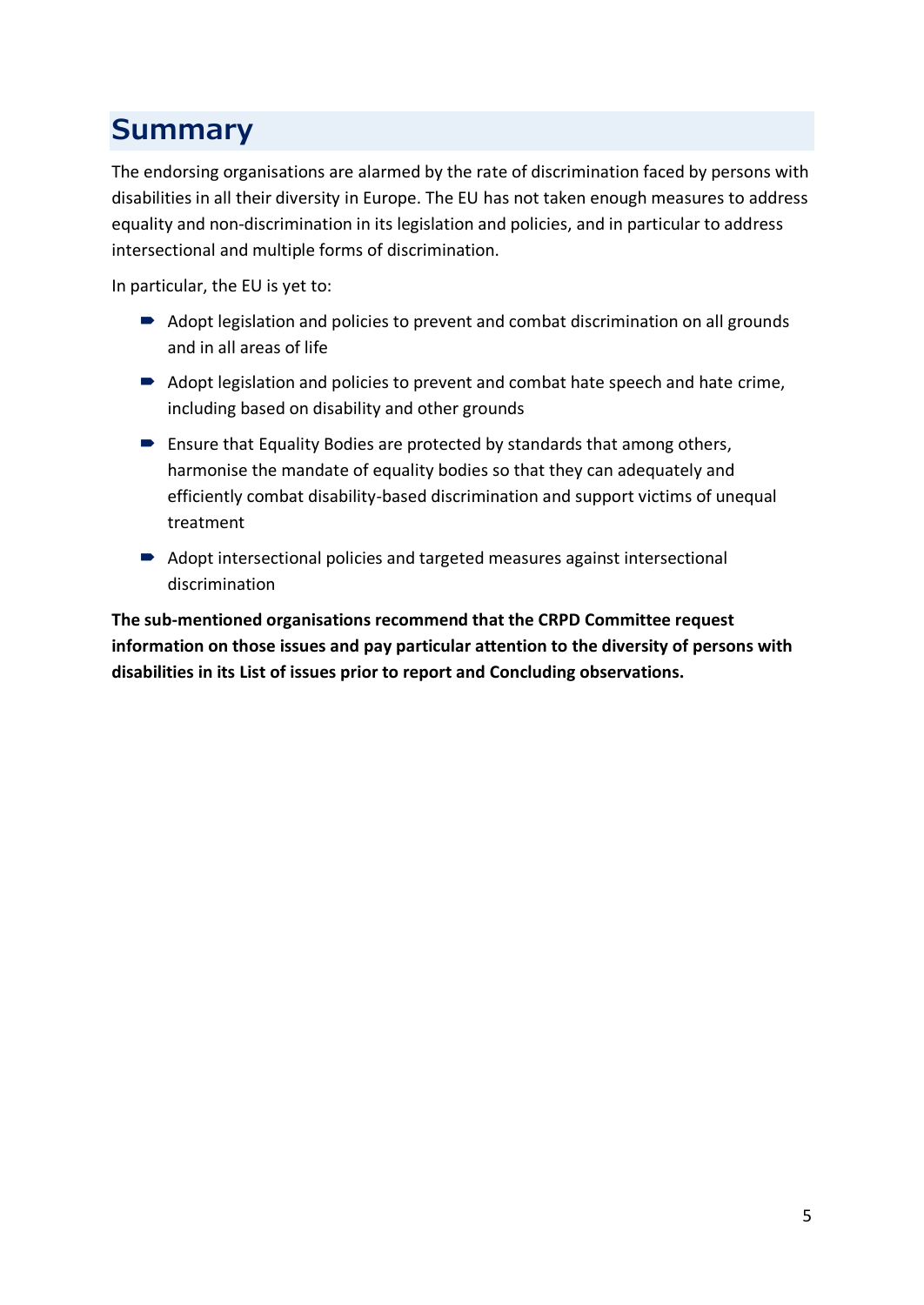# <span id="page-5-0"></span>**Equality and non-discrimination (art. 5 CRPD)**

Persons with disabilities living in the European Union continue to face discrimination, including denial of reasonable accommodation, harassment<sup>1</sup> and multiple and intersectional forms of discrimination in all areas of their lives.

# <span id="page-5-1"></span>**EU legislation**

### <span id="page-5-2"></span>Anti-discrimination

Under EU law, persons with disabilities are **only protected against discrimination in the field of employment and vocational training**. <sup>2</sup> Existing EU-wide legislation includes an obligation for employers to provide reasonable accommodation for employees with disabilities but does not explicitly recognise the denial of reasonable accommodation as a form of discrimination.<sup>3</sup> In addition it does not explicitly recognise discrimination by association<sup>4</sup> and does not recognise and address multiple and intersectional forms of discrimination. Consequently, Member States have applied these concepts in an asymmetric way, which implies that some groups of persons with disabilities are facing higher degree of discrimination with no or limited access to legal remedy across Europe. This affects, for instance, especially disadvantaged groups such as women, young and older persons, migrants and refugees, persons from ethnic minorities, including Roma, and LGBTIQ+ persons with disabilities.

Contrary to disability-based discrimination, discrimination on the grounds of sex and race, is prohibited in employment and in other areas of life, such as social protection including social security and healthcare, social advantage, and access to and supply of good and services (plus education, media, and advertising as regards to race and ethnic origin only). Therefore, **EU anti-discrimination legislation remains inconsistent in its scope and creates a hierarchy between the different grounds for discrimination**. For more than 10 years, the EU has been discussing a proposed horizontal equal treatment directive covering

<sup>&</sup>lt;sup>1</sup> According to data published by the Fundamental Rights Agency of the European Union (FRA), 50% of persons with disabilities have reported being harassed over a 5-year period, comparing to 37% of persons without disabilities. See FRA, Fundamental Rights Survey: CRIME, SAFETY AND VICTIMS' RIGHTS (2021), page 22. <sup>2</sup> Council Directive 2000/78/EC of 27 November 2000 establishing a general framework for equal treatment in [employment and occupation.](https://eur-lex.europa.eu/legal-content/EN/TXT/?uri=celex%3A32000L0078) Also CJE[U, David L. Parris v Trinity College Dublin](https://curia.europa.eu/juris/document/document.jsf?text=&docid=185565&pageIndex=0&doclang=EN&mode=lst&dir=&occ=first&part=1&cid=340131) and Others, Case C-443/15, Judgment of the Court (First Chamber) of 24 November 2016.

<sup>&</sup>lt;sup>3</sup> See article 2 "Concept of discrimination" of the directive.

<sup>4</sup> However, the European Court of Justice hold in Case-303/06 Coleman v. Attridge Law that the directive applies to direct discrimination or harassment by association. The jurisprudence did not explicitly recognise indirect discrimination by association. In addition, the judgment in Coleman v. Attridge did not recognise a right to reasonable accommodation because of an association with a person with disabilities. Further, the 2008 Horizontal Directive proposal included discrimination by association in its provisions. After the last changes to the file within the Council of the European Union, all reference to discrimination by association have been erased.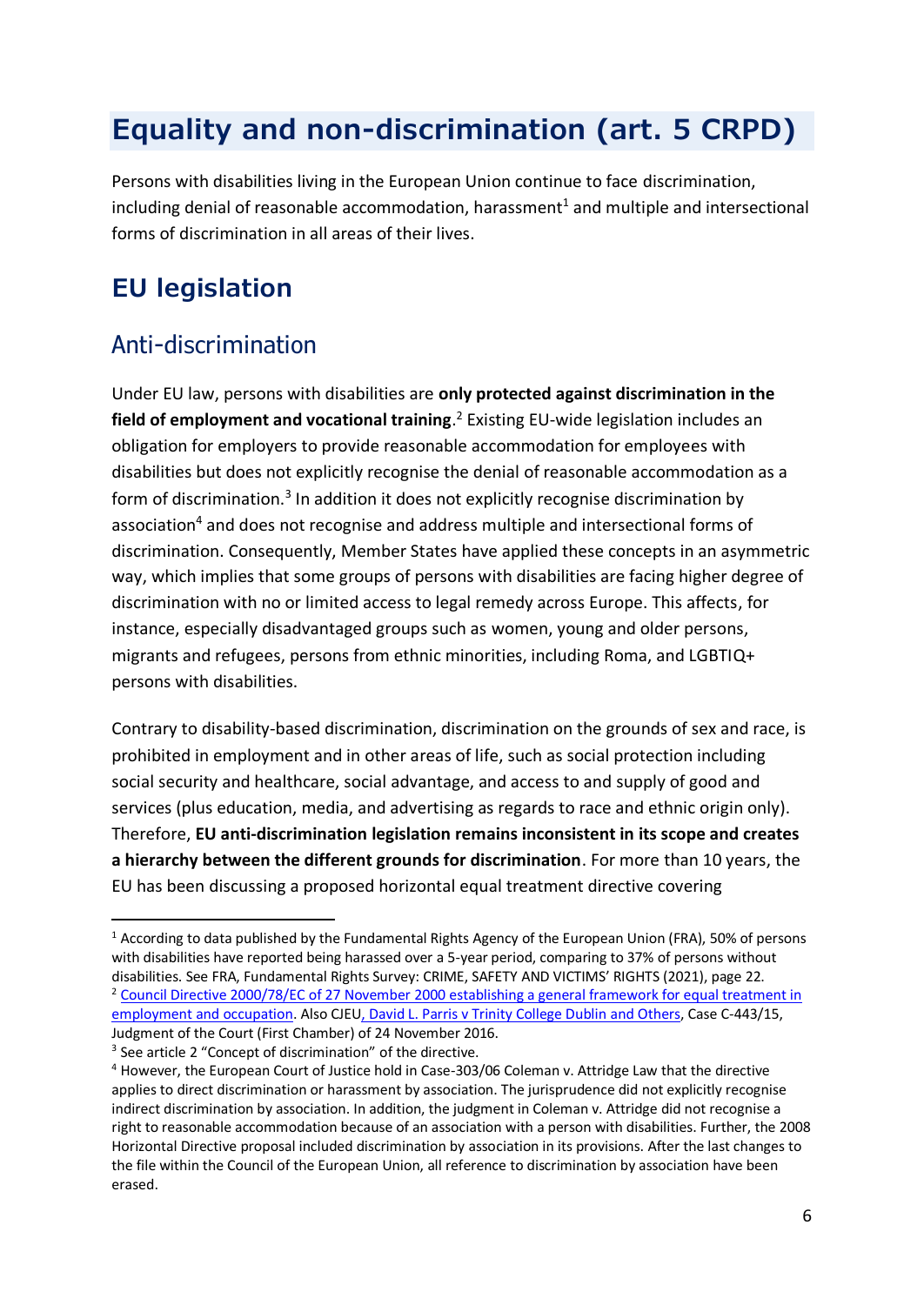discrimination on the grounds of disability, age, religion or belief, and sexual orientation in the areas of social protection, health care, (re)habilitation, education and the provision of goods and services. <sup>5</sup> Resistance still remains from the member states in the Council of the EU to adopt this piece of legislation. Further, the latest negotiations around the file have strongly watered down the initiative, especially as regards to the provisions regarding multiple and intersectional discrimination and those related to disability.<sup>6</sup>

It must be noted that according to existing EU law, **positive action is a permitted action, but it is not specifically a recommended action. <sup>7</sup>** This has prompted, the absence of clear EU guidance asymmetry and diversity as regards the use of positive action measures, exacerbated by the fact that case law of the Court of Justice of the EU in this area refers solely to the ground of gender. As a consequence, positive action has not been used as a tool to reach substantive equality for especially disadvantaged groups, such as persons with disabilities, including women with disabilities. $8$ 

The EU has not taken alternative measures to effectively protect persons with disabilities from discrimination in all areas of life.

### <span id="page-6-0"></span>Hate speech and hate crime

#### **Disability related hate speech and hate crime are not recognised and sanctioned as such by all EU Member States and are not prohibited by the EU.9**

On 9th of December 2021, the European Commission presented an [initiative](https://ec.europa.eu/info/files/communication-extending-eu-crimes-hate-speech-and-hate-crime_en) to extend the list of 'EU crimes' to hate speech and hate crime. The existing list of EU crimes in the Treaty

<sup>&</sup>lt;sup>5</sup> Proposal for a Council Directive on implementing the principle of equal treatment between persons irrespective of religion or belief, disability, age, or sexual orientation; see Interinstitutional File: 2008/0140(COD).

<sup>&</sup>lt;sup>6</sup> Proposal for a Council Directive on implementing the principle of equal treatment between persons irrespective of religion or belief, disability, age or sexual orientation; see [Interinstitutional File:](https://eur-lex.europa.eu/legal-content/EN/TXT/PDF/?uri=CONSIL:ST_10740_2019_INIT&from=EN)  [2008/0140\(COD\).](https://eur-lex.europa.eu/legal-content/EN/TXT/PDF/?uri=CONSIL:ST_10740_2019_INIT&from=EN)

<sup>&</sup>lt;sup>7</sup> See for example article 7 of the Council Directive 2000/78/EC of 27 November 2000 establishing a general [framework for equal treatment in employment and occupation.](https://eur-lex.europa.eu/legal-content/EN/TXT/?uri=celex%3A32000L0078)

<sup>&</sup>lt;sup>8</sup> In the meantime, CRPD General comment No. 3 (2016) on women and girls with disabilities establishes that "In line with the Convention, States parties must take "all appropriate measures" to ensure and promote the full realization of all human rights and fundamental freedoms for all persons with disabilities. Measures can be of a legislative, educational, administrative, cultural, political, linguistic, or other nature. Measures are appropriate if they respect the principles of the Convention, including the goal of guaranteeing to women with disabilities the exercise and enjoyment of the human rights and fundamental freedoms set out in the Convention. Measures may be temporary or long-lasting and should overcome de jure and de facto inequality. While temporary special measures such as quotas might be necessary to overcome structural, or systemic, multiple discrimination, long-lasting measures such as reforming laws and policies to ensure the equal participation of women with disabilities in all areas of life are essential prerequisites for achieving substantive equality for women with disabilities". Equinet, Exploring positive action as a means to fight structural discrimination in Europe, chapter 2 (forthcoming).

<sup>&</sup>lt;sup>9</sup> In 2014, only 13 EU Member States explicitly addressed bias based on disability in their criminal code. Of these, only a few separate the hate motivation from the basic offence by using enhanced penalties to stress the severity of bias related offences. See [EDF position paper on hate speech and hate crime](https://www.edf-feph.org/content/uploads/2021/04/EDF-position-and-recommendation-on-hate-speech-and-hate-crime.pdf) (2021)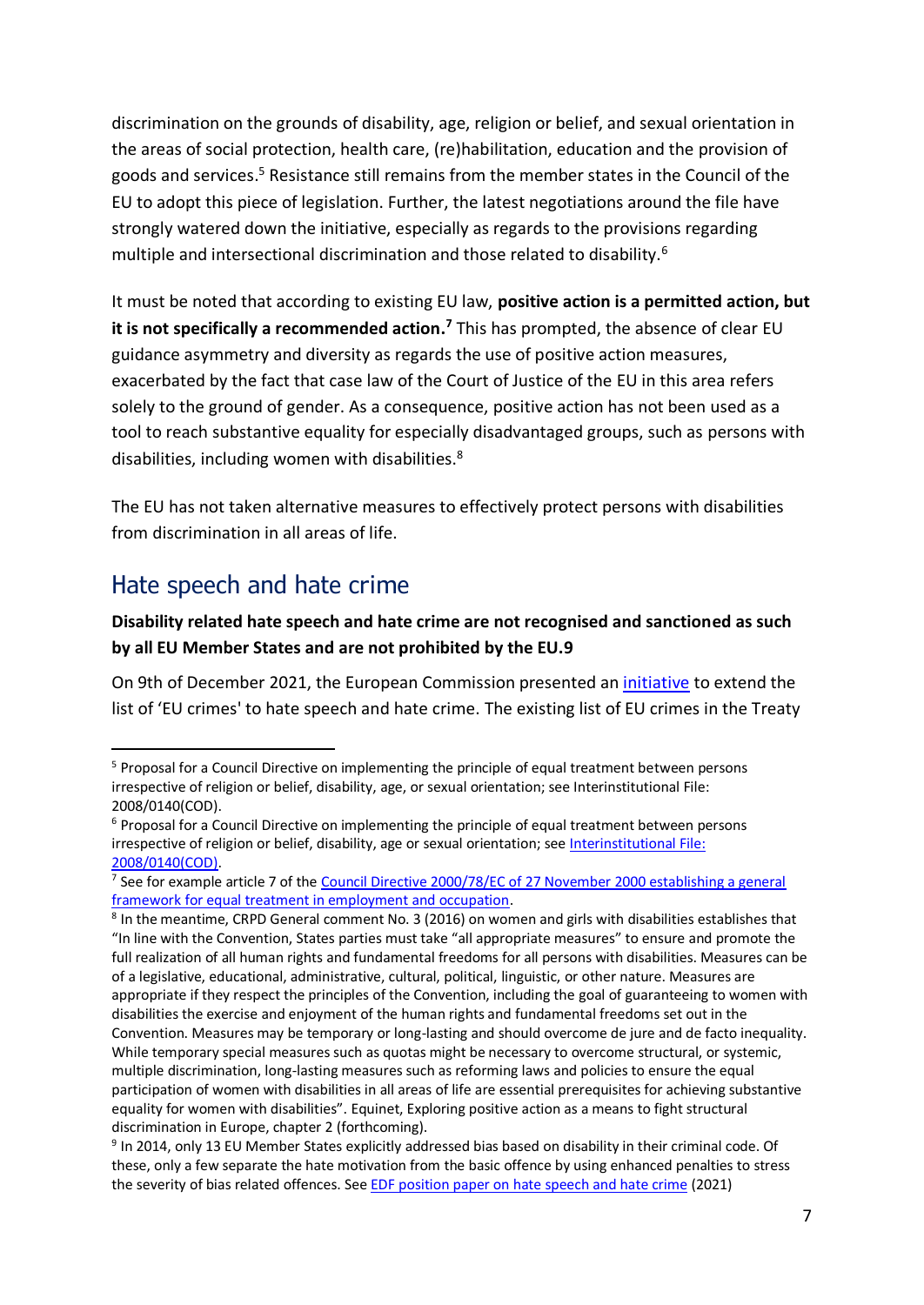on the Functioning of the European Union (TFEU) needs to be extended to ensure minimum common rules on how to define criminal offences and sanctions applicable in all EU Member States. In its [communication,](https://ec.europa.eu/info/files/communication-extending-eu-crimes-hate-speech-and-hate-crime_en) the European Commission makes 16 references to disability. The [proposed Council decision](https://ec.europa.eu/info/files/annex-extending-eu-crimes-hate-speech-and-hate-crime_en) on the topic also includes a paragraph on persons with disabilities victims of hate speech and hate crime and the obligations under the CRPD.

The Council of the EU needs to unanimously adopt, after obtaining the consent of the European Parliament, a decision identifying hate speech and hate crime as another area of crime that meets the criteria set out in Article 83(1) of the TFEU. This initiative and additional measures to prevent and prohibit hate speech and hate crime, including based on disability is essential to achieve equality and non-discrimination.

## <span id="page-7-0"></span>**Equality bodies**

The EU legislation requests to designate **Equality Bodies** to protect victims of discrimination on the grounds of gender and sex and race and ethnic origin. However, the same has not been done as regards to the grounds of disability, sexual orientation, age, religion, or belief. While most Member States have vested powers to Equality Bodies to work on disability, some members have applied EU legislation ad minimum, implying in practice that persons with disabilities, as right holders, have different levels of support and even none depending on their location across Europe.

The European Commission proposed to extend the mandate of Equality Bodies through the Horizontal Directive back in 2008 to ensure the protection and promotion of equality to persons with disabilities (14 years later the proposal remains non-adopted) and has announced the publication of a proposal regarding Standards for Equality Bodies in 2022. Yet, **the daily reality for persons with disabilities remains that they do not have the same rights and cannot expect the same protection across Member States given the lack of legal obligation to Member States to designate an Equality Body to work on the area of disability and its intersections with other grounds**.

## <span id="page-7-1"></span>**EU Strategies**

In 2020 and 2021, the European Commission adopted a series of policy initiatives and strategies that could contribute to a better inclusion of disadvantaged groups, namely the [Strategy on the rights of persons with disabilities 2021-2030,](https://ec.europa.eu/social/main.jsp?catId=738&langId=en&pubId=8376&furtherPubs=yes) th[e](https://ec.europa.eu/info/policies/justice-and-fundamental-rights/gender-equality/gender-equality-strategy_en) [Gender Equality Strategy](https://ec.europa.eu/info/policies/justice-and-fundamental-rights/gender-equality/gender-equality-strategy_en)  [2020-2025,](https://ec.europa.eu/info/policies/justice-and-fundamental-rights/gender-equality/gender-equality-strategy_en) th[e](https://ec.europa.eu/info/policies/justice-and-fundamental-rights/combatting-discrimination/lesbian-gay-bi-trans-and-intersex-equality/lgbtiq-equality-strategy-2020-2025_en) [LGBTIQ Equality Strategy 2020-2025,](https://ec.europa.eu/info/policies/justice-and-fundamental-rights/combatting-discrimination/lesbian-gay-bi-trans-and-intersex-equality/lgbtiq-equality-strategy-2020-2025_en) th[e](https://ec.europa.eu/info/files/union-equality-eu-action-plan-against-racism-2020-2025_en) [EU anti-racism action plan 2020-](https://ec.europa.eu/info/files/union-equality-eu-action-plan-against-racism-2020-2025_en) [2025,](https://ec.europa.eu/info/files/union-equality-eu-action-plan-against-racism-2020-2025_en) the [Strategy on the Rights of the Child and the European Child Guarantee,](https://ec.europa.eu/info/policies/justice-and-fundamental-rights/rights-child/eu-strategy-rights-childand-european-child-guarantee_e) th[e](https://ec.europa.eu/info/sites/default/files/eu_roma_strategic_framework_for_equality_inclusion_and_participation_for_2020_-_2030_0.pdf) [Roma](https://ec.europa.eu/info/sites/default/files/eu_roma_strategic_framework_for_equality_inclusion_and_participation_for_2020_-_2030_0.pdf)  [strategic framework for equality, inclusion and participation 2020-2030,](https://ec.europa.eu/info/sites/default/files/eu_roma_strategic_framework_for_equality_inclusion_and_participation_for_2020_-_2030_0.pdf) th[e](https://ec.europa.eu/home-affairs/sites/default/files/pdf/action_plan_on_integration_and_inclusion_2021-2027.pdf) [Action plan on](https://ec.europa.eu/home-affairs/sites/default/files/pdf/action_plan_on_integration_and_inclusion_2021-2027.pdf)  [the integration and inclusion 2021-2027,](https://ec.europa.eu/home-affairs/sites/default/files/pdf/action_plan_on_integration_and_inclusion_2021-2027.pdf) and the [European Pillar of Social Rights Action](https://ec.europa.eu/info/strategy/priorities-2019-2024/economy-works-people/jobs-growth-and-investment/european-pillar-social-rights/european-pillar-social-rights-action-plan/)  [Plan.](https://ec.europa.eu/info/strategy/priorities-2019-2024/economy-works-people/jobs-growth-and-investment/european-pillar-social-rights/european-pillar-social-rights-action-plan/) An [EU Youth Strategy for 2019-2027](https://eur-lex.europa.eu/legal-content/EN/TXT/?uri=OJ:C:2018:456:FULL) with 11 European Youth Goals was adopted in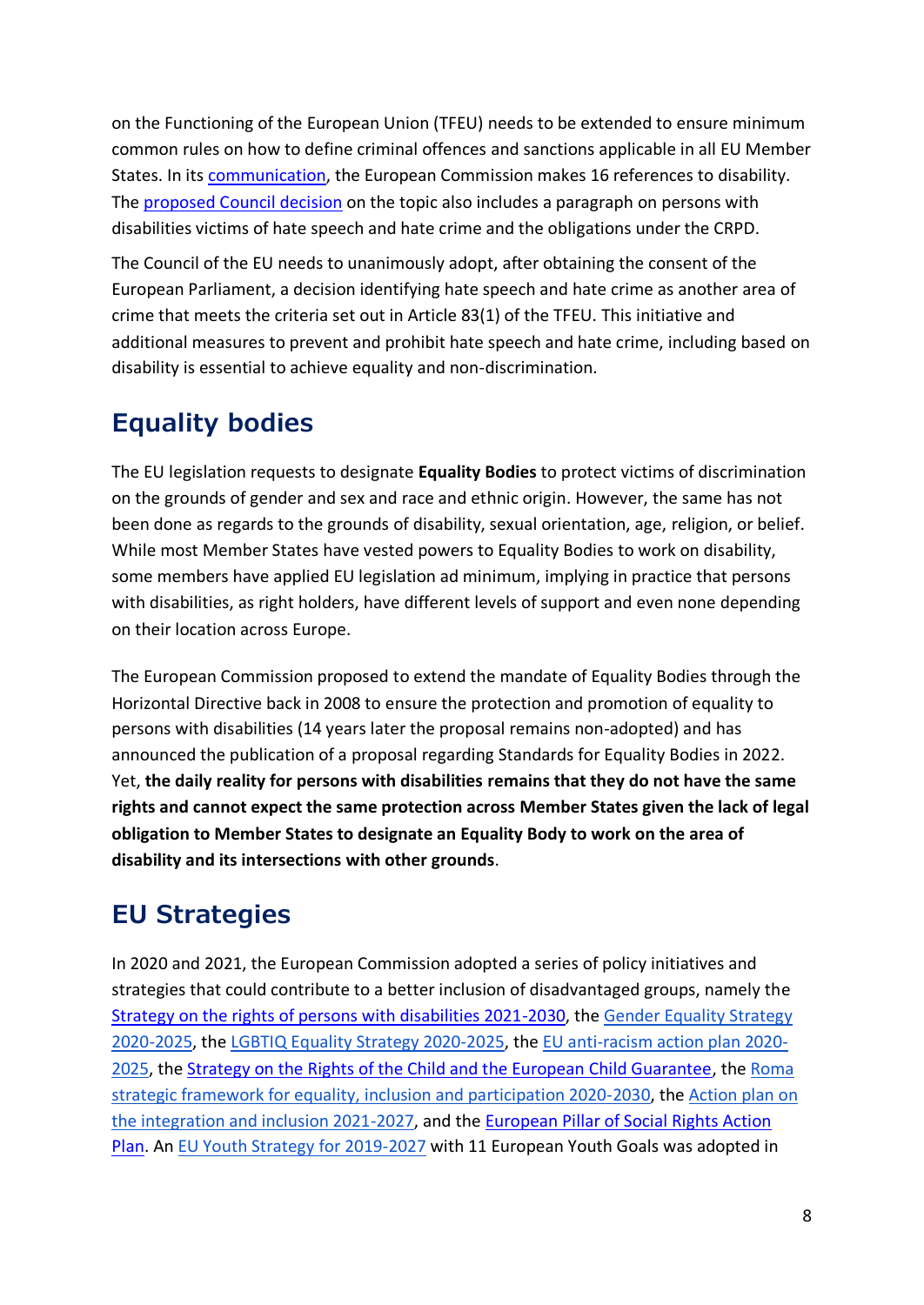2018. Disability-based discrimination and persons with disabilities are mentioned in most of these initiatives.<sup>10</sup>

**However, without concrete actions and a disability focal point<sup>11</sup> in charge of monitoring and contributing to the implementation of these initiatives, it is not certain to which extent persons with disabilities facing multiple and intersectional forms of discrimination will benefit from them.** In addition, the EU still lacks a specific action plan/strategy on ageing/older persons, which makes addressing the intersection of ageing and disability challenging at best.<sup>12</sup>

# <span id="page-8-0"></span>**Intersectional discrimination**

### <span id="page-8-1"></span>**Concept of intersectionality under EU law**

As explained above, none of the EU legislative documents contain provisions, further than marginal mentions, regarding multiple and intersectional discrimination. While the Horizontal Directive, proposed in 2008 contained some provisions in this respect, subsequent negotiations to get the file approved have seen the disappearance of such provisions. Currently, only the [proposed Pay transparency directive](https://ec.europa.eu/commission/presscorner/detail/en/ip_21_881) contains a provision regarding intersectional discrimination.

Regardless of continuous calls from the European Parliament or even the European Commission, **victims of multiple and intersectional discrimination remain unprotected at the EU level**, in clear breach of article 6 of the CRPD.

Despite some suggestions by academics<sup>13</sup> and the opinion of AG Kokott that the current EU legislative framework could be interpreted in an encompassing way, the Court of Justice of the European Union (CJEU) established, back in 2016 in the above-mentioned *Parris* case<sup>14</sup> that it "is not capable of creating discrimination as a result of the combined effect of sexual orientation and age, where that rule does not constitute discrimination either on the ground of sexual orientation or on the ground of age taken in isolation". This case proved the

<sup>&</sup>lt;sup>10</sup> The EU Youth Strategy failed to include young persons with disabilities.

<sup>&</sup>lt;sup>11</sup> In 2015, the UN Committee on the Rights of Persons with Disabilities (CRPD) in its Concluding Observations recommended that disability focal points be appointed in all Commission Directorates-General (DGs) and agencies, and in all EU institutions, together with the establishment of an interinstitutional coordination mechanism. The recommendation also forms part of several European Parliament resolutions, and it has also been made by the European Economic and Social Committee.

In spite of this, in June 2020 disability focal points had not yet been established with the exception of the Disability Unit of DG Employment, Social Affairs and Inclusion.

<sup>&</sup>lt;sup>12</sup> The EU only adopted [a Green paper on Ageing](https://ec.europa.eu/info/sites/default/files/1_en_act_part1_v8_0.pdf) that launched a discussion on ageing in the EU and does not foresee any follow-up action.

<sup>&</sup>lt;sup>13</sup> In this regard, Fredman, S.[, Intersectional discrimination in EU gender equality and non-discrimination law,](https://www.equalitylaw.eu/downloads/3850-intersectional-discrimination-in-eu-gender-equality-and-non-discrimination-law-pdf-731-kb) (2016)

<sup>&</sup>lt;sup>14</sup> CJEU[, David L. Parris v Trinity College Dublin and Others,](https://curia.europa.eu/juris/document/document.jsf?text=&docid=185565&pageIndex=0&doclang=EN&mode=lst&dir=&occ=first&part=1&cid=340131) Case C-443/15, Judgment of the Court (First Chamber) of 24 November 2016.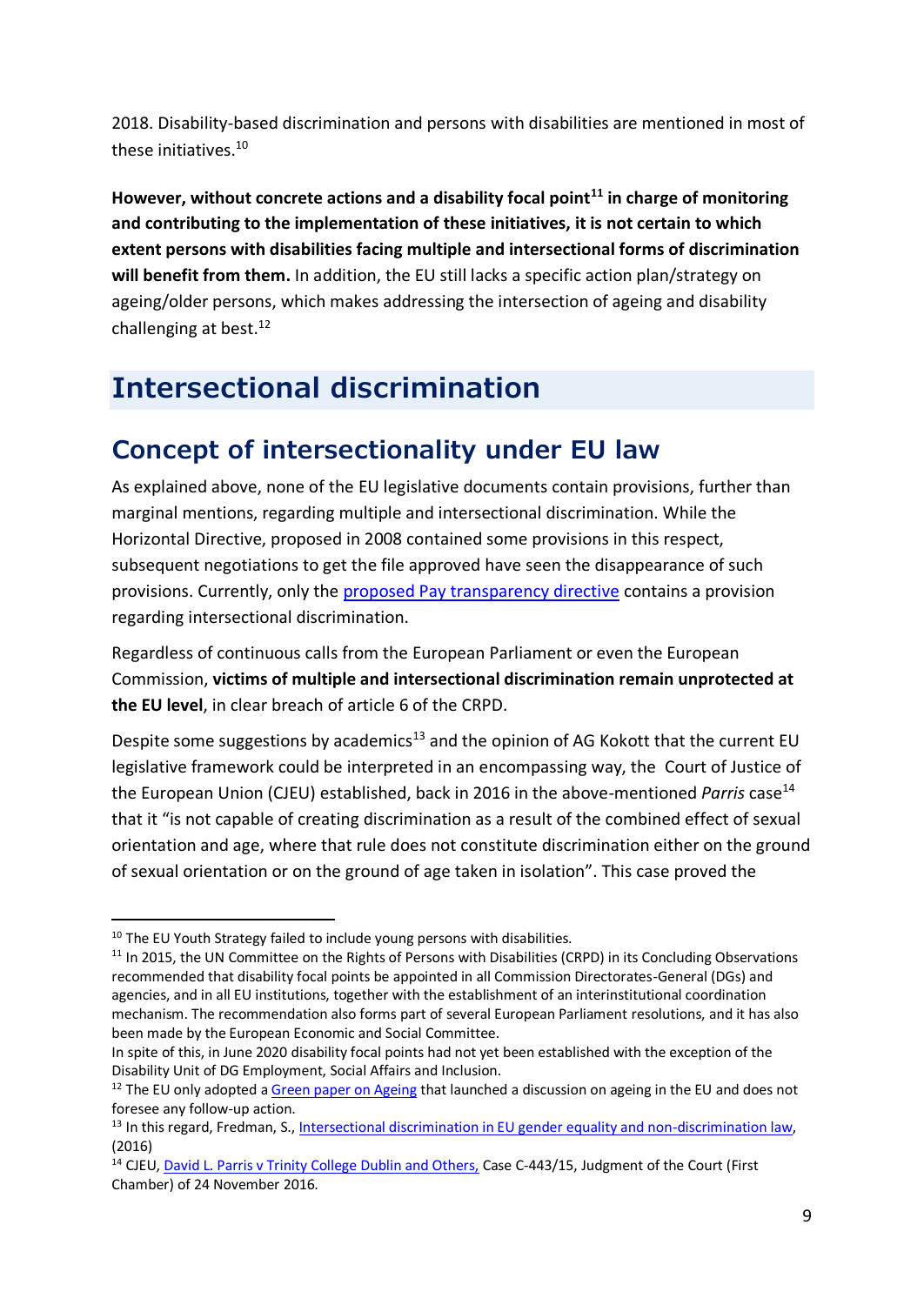inherent and urgent need to include multiple and intersectional discrimination in EU legal provisions.

A multitude of actors have made a call for the European legislator to include such provisions, including the Fundamental Rights Agency of the European Union (FRA):<sup>15</sup> "The EU legislator should consider broadening the concept of discrimination to include intersectional discrimination in existing and new legislation in the area of equality and nondiscrimination."

It is notable that in spite of the lack of legal provisions at the European level, some Member States have enacted legislation to protect citizens from multiple and intersectional discrimination<sup>16</sup>, and a number of Equality Bodies report engaging in this matter.<sup>17</sup>

## <span id="page-9-0"></span>**Issues faced by persons with disabilities with intersectional identities18**

### <span id="page-9-1"></span>Children and young persons with disabilities

There is no data on the number of children and young persons with disabilities living in the European Union, or in Europe. Despite this lack of information on their number and situation, research indicates that children and young persons with disabilities face multitude accounts of discrimination, leading to, for instance, limited access to quality, inclusive education, violation of their right to grow up in a family, institutionalisation, and violence. In most European countries, children with disabilities are overrepresented in residential care. In a 2021 report by UNICEF, 8 out of 27 Member States placed children in alternative care on the basis of disability.<sup>19</sup> The Opening Doors campaign documented that children with disabilities continue to be disproportionately represented in institutional care and face high levels of discrimination and neglect.<sup>20</sup> According to UNICEF, across Eastern Europe and Central Asia, children with disabilities are almost 17 times more likely than other children to

<sup>&</sup>lt;sup>15</sup> European Union Agency for Fundamental Rights, Equality in the EU 20 Years on from the Initial [Implementation of the Equality Directives](https://fra.europa.eu/sites/default/files/fra_uploads/fra-2021-opinion-equality-directives-01-2021_en.pdf) (2021).

 $16$  European network of legal experts in gender equality and non-discrimination, A comparative analysis of [gender equality law in Europe](https://op.europa.eu/en/publication-detail/-/publication/fc350c8a-b9e0-11eb-8aca-01aa75ed71a1) (2020) page 18. Multiple discrimination and/or intersectional discrimination is explicitly covered in the national legislation of Austria, Bulgaria, Croatia, Germany, Greece, Iceland, Italy, Malta, Norway, Poland, Romania, and Slovenia.

<sup>&</sup>lt;sup>17</sup> N. Crowley, [Equality bodies making a difference,](https://ec.europa.eu/info/sites/default/files/equality_bodies_making_a_difference.pdf) European network of legal experts in gender equality and non-discrimination, 2018, page 79: '18 equality bodies in 17 countries identified that they had worked on issues of intersectionality.' Several other Equality Bodies have requested their governments to enact law that would include this kind of discrimination in their national legislation, such as the IHREC, [Submission on the](https://www.ihrec.ie/app/uploads/2022/01/IHREC-Submission-on-the-Review-of-the-Equality-Acts.pdf)  [Review of the Equality Acts,](https://www.ihrec.ie/app/uploads/2022/01/IHREC-Submission-on-the-Review-of-the-Equality-Acts.pdf) December 2021.

<sup>&</sup>lt;sup>18</sup> It is important to keep in mind that that people who are members of multiple of these groups, (e.g., LGBTI youth with disabilities, older Roma women with disabilities) face further unique experiences of discrimination. <sup>19</sup> UNICEF, Better data for better child protection systems in Europe: Mapping how data on children in [alternative care are collected, analysed and published across 28 European countries,](https://eurochild.org/uploads/2022/02/UNICEF-DataCare-Technical-Report-Final.pdf) (2021) page 15.

<sup>&</sup>lt;sup>20</sup> Opening Doors Campaign[, Final report](https://www.openingdoors.eu/wp-content/uploads/2020/01/OD-lessons-learned.pdf) (2019) page 16,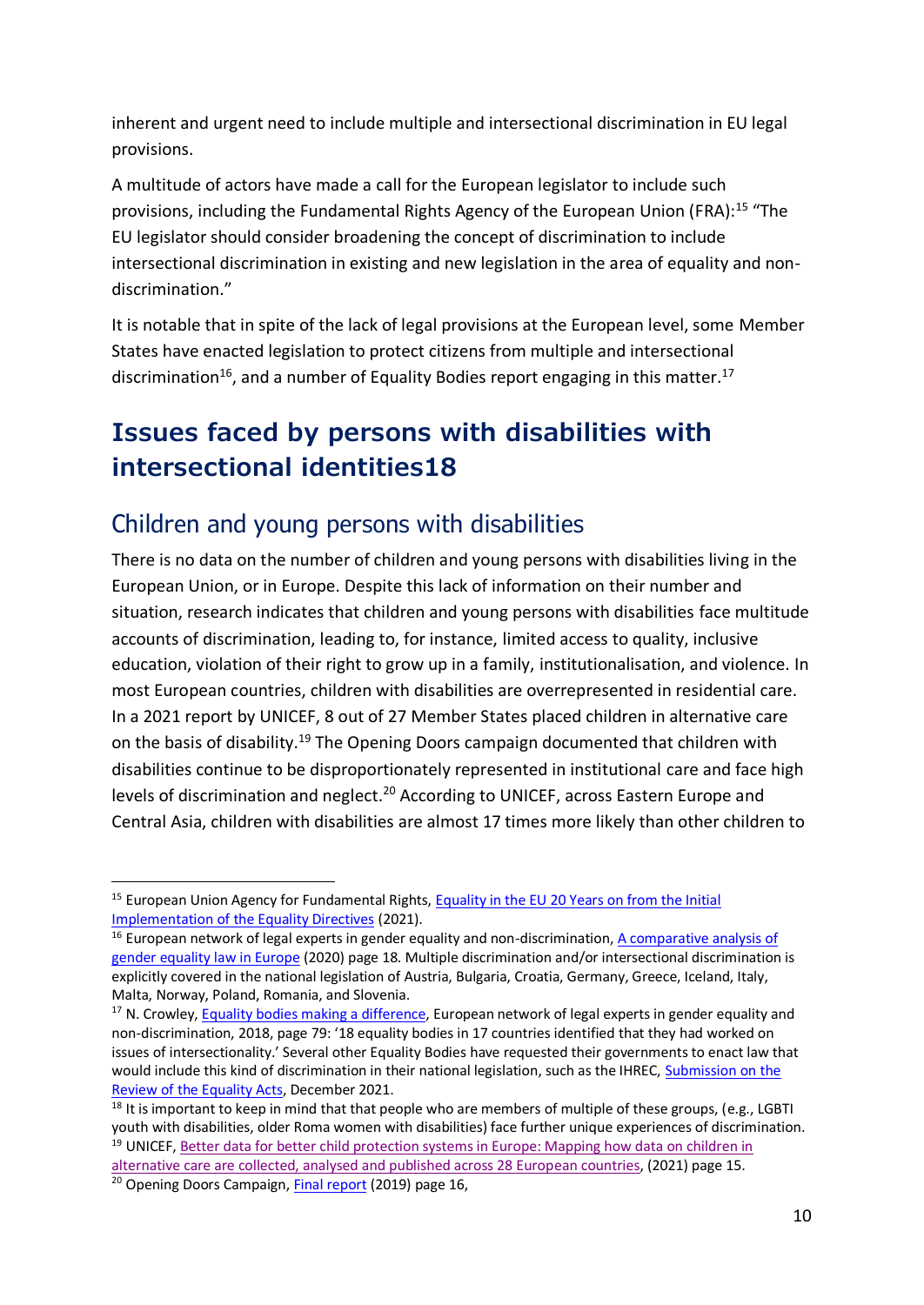be institutionalised. Placement in such institutions increases the risk of violence.<sup>21</sup> Children with disabilities are most likely to be left behind by de-institutionalisation efforts.

In addition, young people with disabilities are more likely to face limited access to employment and social protection, and be denied access to proper healthcare, including mental health and sexual and reproductive health.

In a report by the European Youth Forum on multiple discrimination and young people in Europe, disability was reported as one of the reasons leading to young people being isolated, due to a lack of adequate support measures, notably in the education system.<sup>22</sup> In an online survey conducted by the European Youth Forum, respondents with disabilities also reported that being left without any help to face personal difficulties and challenges led to deeper depression and even to alcohol or drug abuse, failures at exams and school dropout. <sup>23</sup> At an age when young people feel they might not been taken seriously or be seen as "exaggerating," young people with disabilities, especially with psychosocial disabilities, face even more stigma.

These barriers also extend to the field of employment, in which the possibility to work from home would be used by employers as a reason to refrain from adapting workplaces to be accessible for young people with disabilities and chronic illness. Furthermore, young people with disabilities have experienced challenges to their financial security, particularly during the COVID-19 pandemic, which have been exacerbated due to age-based discrimination and eligibility requirements in social protection mechanisms that often exclude youth.<sup>24</sup>

Several Equality Bodies, when their mandate allows, made campaigns on the rights of children and young persons with disabilities in Europe.<sup>25</sup> For example, the Irish Human Rights and Equality Commission prepared and presented observations on the Education (Admissions to School) Bill 2015 at draft stage. Issues identified included the need to ensure that the regulatory framework guiding school admissions criteria and policies take account of difficulties experienced by particular groups of people in accessing education including traveller children and children with disabilities or special educational needs.<sup>26</sup> In Lithuania,

 $23$  Ibid.

<sup>&</sup>lt;sup>21</sup> FRA[, Violence against children with disabilities: legislation, policies and programmes in the EU](https://fra.europa.eu/sites/default/files/fra_uploads/fra-2015-violence-against-children-with-disabilities_en.pdf) (2015).

<sup>&</sup>lt;sup>22</sup> European Youth Forum, [Multiple discrimination and young people in Europe](https://tools.youthforum.org/policy-library/wp-content/uploads/2021/04/Multiple-discrimination-and-young-people-in-Europe.pdf) (2015)

<sup>&</sup>lt;sup>24</sup> European Youth Forum, [Beyond Lockdown: The pandemic scar on young people](https://www.youthforum.org/news/beyond-lockdown-the-pandemic-scar-on-young-people) (2021). The adoption of a legally binding International Convention on the Rights of Young People with an accompanying monitoring mechanism would set a standard for youth to be active rights-holders and prevent such forms of age-based discrimination.

<sup>&</sup>lt;sup>25</sup> For instance, in 2019 the Commission for the Rights of Persons with Disability (CRPD) in Malta created a video clip for secondary schools to challenge perceptions and stereotypes of disability. The clip was scripted and acted by persons with a disability, giving a direct voice to their thoughts and feelings. It is used regularly in disability equality training provided to young people. The training is provided to many organisations and entities, including schools, educational institutions, and youth organisations, to create more awareness on disability. See: Equinet[, Stepping Up our Engagement with Youth: Handbook for Equality Bodies](https://equineteurope.org/wp-content/uploads/2021/09/equinet_youth-handbook_web_01.pdf) (2021), page 60.

<sup>&</sup>lt;sup>26</sup> Equinet, [Equality Bodies contributing to the protection, respect and fulfilment](https://equineteurope.org/wp-content/uploads/2016/02/economic_and_social_rights_electronic.pdf) of Economic and Social Rights (2015), page 24, para 3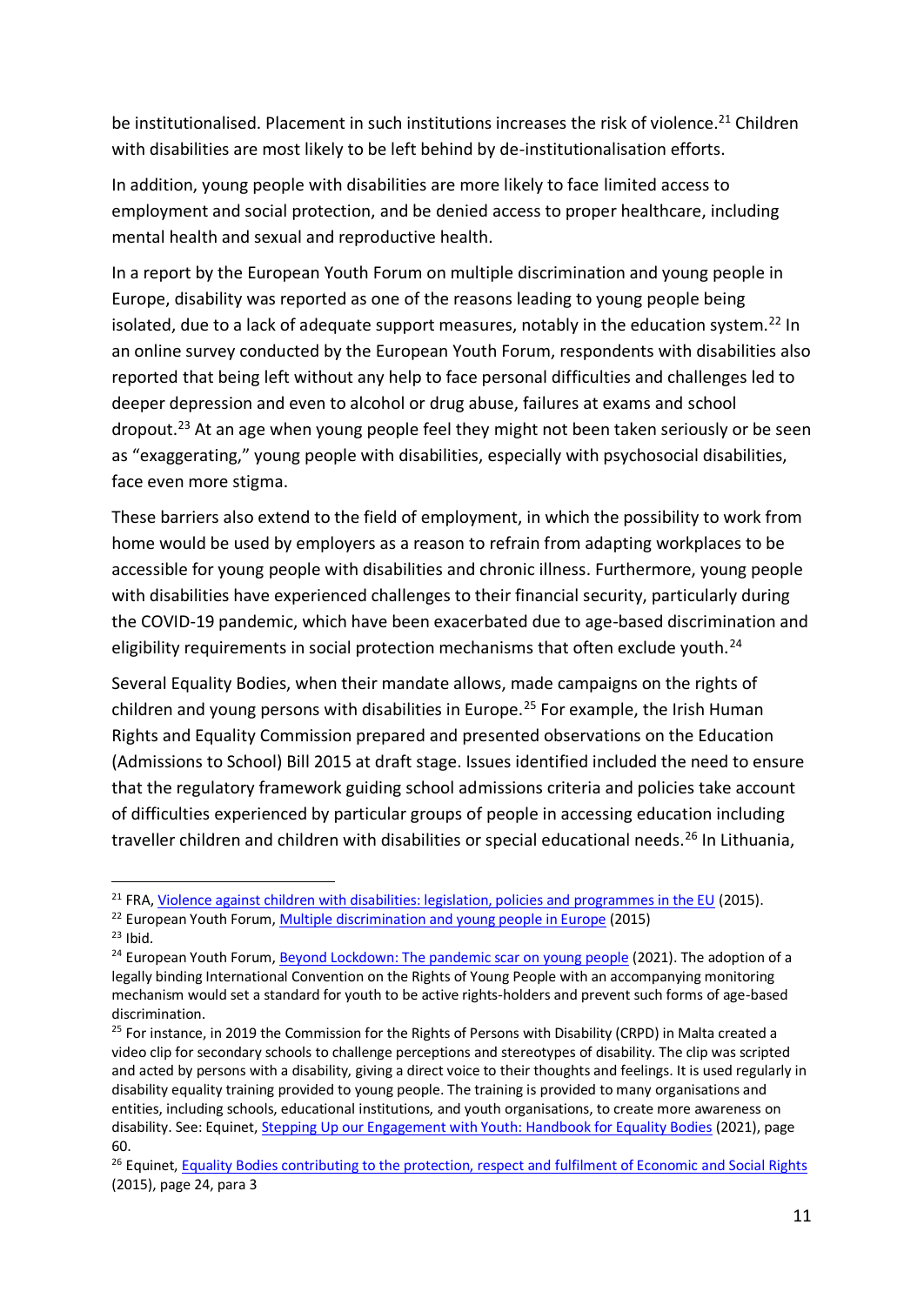the Office of the Equal Opportunities Ombudsperson's (both an Equality body and CRPD article 33.2 independent mechanism) interventions led to the adoption of a policy for children to get higher quality hearing aid. $27$ 

The issue of insurance provisions for children with disabilities has also been a point of attention for Equality Bodies. While non-discrimination law generally prohibits unequal treatment of individuals based on statistical findings with respect to their group belonging, insurance companies operate precisely on group-based statistical assessments.<sup>28</sup> Young persons with disabilities also faced issues travelling or moving to other EU Member States when insurances do not cover them because of their disability.

Another topic that has devoted attention from Equality bodies as regards to young people with disabilities, has been the lack of reasonable accommodation in schools. Access to education and quality of educational outcomes were given significant mention by the equality bodies as an issue for young people. The Office of the Ombudswoman in Croatia, for example, noted inequalities in access to education where access for young people depends on their parents' property status. The Latvian Ombudsman identified the specific issues of inclusive education for children with disabilities and retaining Muslim children in school.<sup>29</sup>

A [EU Youth Strategy for 2019-2027](https://eur-lex.europa.eu/legal-content/EN/TXT/?uri=OJ:C:2018:456:FULL) with 11 European Youth Goals was adopted in 2018. It completely failed to include young persons with disabilities

Newly adopted policies on children are more inclusive of children with disabilities. In 2021, the EU adopted its new [Strategy on the Rights of the Child](https://ec.europa.eu/info/policies/justice-and-fundamental-rights/rights-child/eu-strategy-rights-child-and-european-child-guarantee_en) that acknowledges the rights of children with disabilities.<sup>30</sup> It is explicitly mentioned that the Strategy is anchored to the CRPD. However, the [Child Guarantee for Vulnerable Children \(or Child Guarantee\)](https://ec.europa.eu/social/main.jsp?catId=1428&langId=en)<sup>31</sup> lacks a strong commitment to end the institutionalisation of children across the EU. Worryingly, the

<sup>&</sup>lt;sup>27</sup> Equinet, [Equality, diversity, and non-discrimination in healthcare: Learning from the work of equality bodies](https://equineteurope.org/wp-content/uploads/2021/06/Health-Perspective.pdf) [\(2021\)](https://equineteurope.org/wp-content/uploads/2021/06/Health-Perspective.pdf) page 16, para 1.

<sup>&</sup>lt;sup>28</sup> In Sweden, insurance providers considered that correct decisions based on a statistical risk assessment, allowed under the Swedish Insurance Act, could not be challenged as discriminatory. A major insurance company thus had a rule that, without first having performed an individual risk assessment, children with serious illnesses and disabilities were automatically excluded from receiving coverage. The Swedish Equality Ombudsman brought a claim for a child with a hearing impairment who had been denied coverage with reference to this rule. The Ombudsman lost the case in the first instance, but the Court of Appeal later found that the insurance company had directly discriminated the child by denying her the right to the individual risk assessment afforded to children without disabilities. The ruling established that business-motivated risk assessments in insurance provisions were not exempt from non-discrimination law. This was later confirmed by a governmental inquiry citing the case as an authority. See: Equinet, [Strategic Litigation Handbook](https://equineteurope.org/publications/strategic-litigation-handbook/) (2017) page 13, para 1.

<sup>&</sup>lt;sup>29</sup> Equinet, [Equality bodies combating discrimination against young people](https://equineteurope.org/wp-content/uploads/2018/01/young_people_perspective_web.2.pdf) (2021) page 15 para 2 <sup>30</sup> The 2011-2014 EU Agenda for the Rights of the Child failed to acknowledge the rights of children with disabilities. Except for a reference acknowledging that they are more exposed to violence and more at risk of seeing their rights violated, no actions directly concerning them were included.

<sup>&</sup>lt;sup>31</sup> Th[e Renewed Child Guarantee for Vulnerable Children \(or Child Guarantee\)](https://ec.europa.eu/social/main.jsp?catId=1428&langId=en) aims to prevent and combat social exclusion by guaranteeing the access of children in need to a set of key services including early childhood education and care, education (including school-based activities), healthcare, nutrition and housing.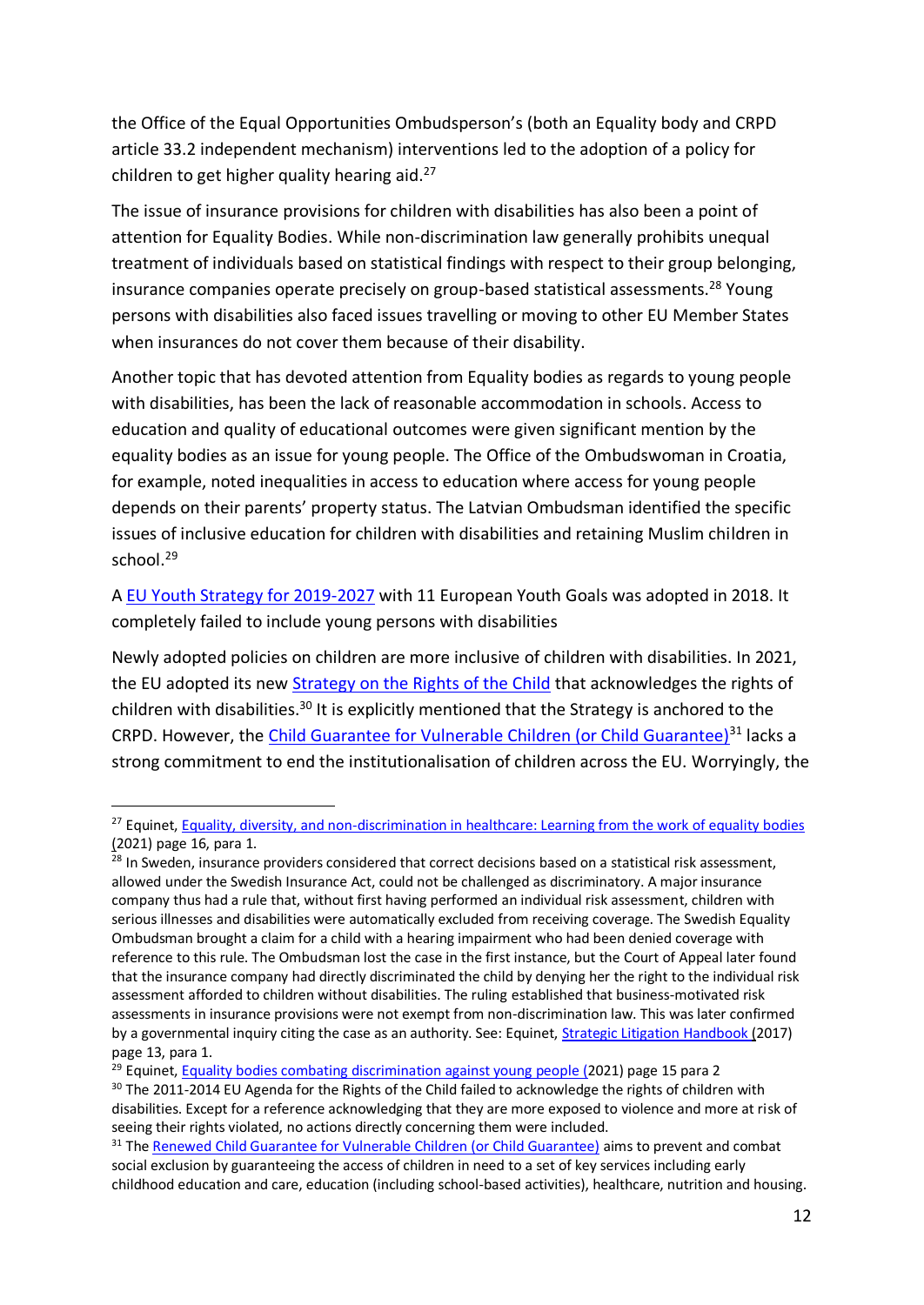[Council Recommendation on the European Child Guarantee](https://eur-lex.europa.eu/legal-content/EN/ALL/?uri=COM:2021:137:FIN) includes the option to place children in institutions, despite the fact that this is never in a child's best interests. It is a missed opportunity and a particularly pressing issue for children with disabilities who are more likely to be institutionalised, and to remain in institutions on a long-term or permanent basis.

### <span id="page-12-0"></span>Girls and women with disabilities

There are over 60 million women and girls with disabilities living in the EU (60% of the population of persons with disabilities).

Women and girls with disabilities face multiple and intersectional discrimination in all areas of life, including, socio-economic disadvantages, social isolation, violence against women, forced sterilisation and abortion, lack of access to community services, low-quality housing, institutionalisation, inadequate healthcare, and denial of the opportunity to contribute and engage actively in society.

Women with disabilities are 2 to 5 times more likely to face violence. The status of women and girls with disabilities is not only worse than that of women without disabilities but also worse than that of their male peers. This is especially so in rural areas with fewer services and opportunities for this group than in urban environments.

Available data illustrate the discrimination faced by women with disabilities in the EU:<sup>32</sup>

- **22% of women with disabilities are at risk of poverty**, comparing to 20.8% of men with disabilities and 15.9% of women without disabilities
- **6% of women with disabilities are in full-time employment**, comparing to 28.5% of men with disabilities and 48.5% of women without disabilities
- **2% of women with disabilities graduate tertiary education**, comparing to 17.5% of men with disabilities and 29.6% of women without disabilities
- **6,7% of women with disabilities have unmet needs for medical examination**, comparing to 5.9% men with disabilities and 2.3% women without disabilities

This is also reflected in data available at national level. For example, the Commission for the Rights of Persons with disability (CRPD) in Malta, (both Equality Body and CRPD article 33.2 independent mechanism) reports that the number of complaints coming by women and girls with disabilities in Malta are almost 10% higher than those coming from men.<sup>33</sup>

Equinet highlighted the risk of poverty and the impact of intersectional discrimination in the [Report on Women in Poverty: Breaking the Cycle.](https://equineteurope.org/wp-content/uploads/2021/01/Women-in-Poverty-digital.pdf) For example, it explains that women with disabilities face more difficulties in accessing the labour market than men with disabilities,

<sup>&</sup>lt;sup>32</sup> See Gender Equality Index 2020.

<sup>&</sup>lt;sup>33</sup> Complaints which CRPD investigates 269 (44.67%) were sent by men, 330 (55%) were sent by women while 2 were sent by X gender (0.33%).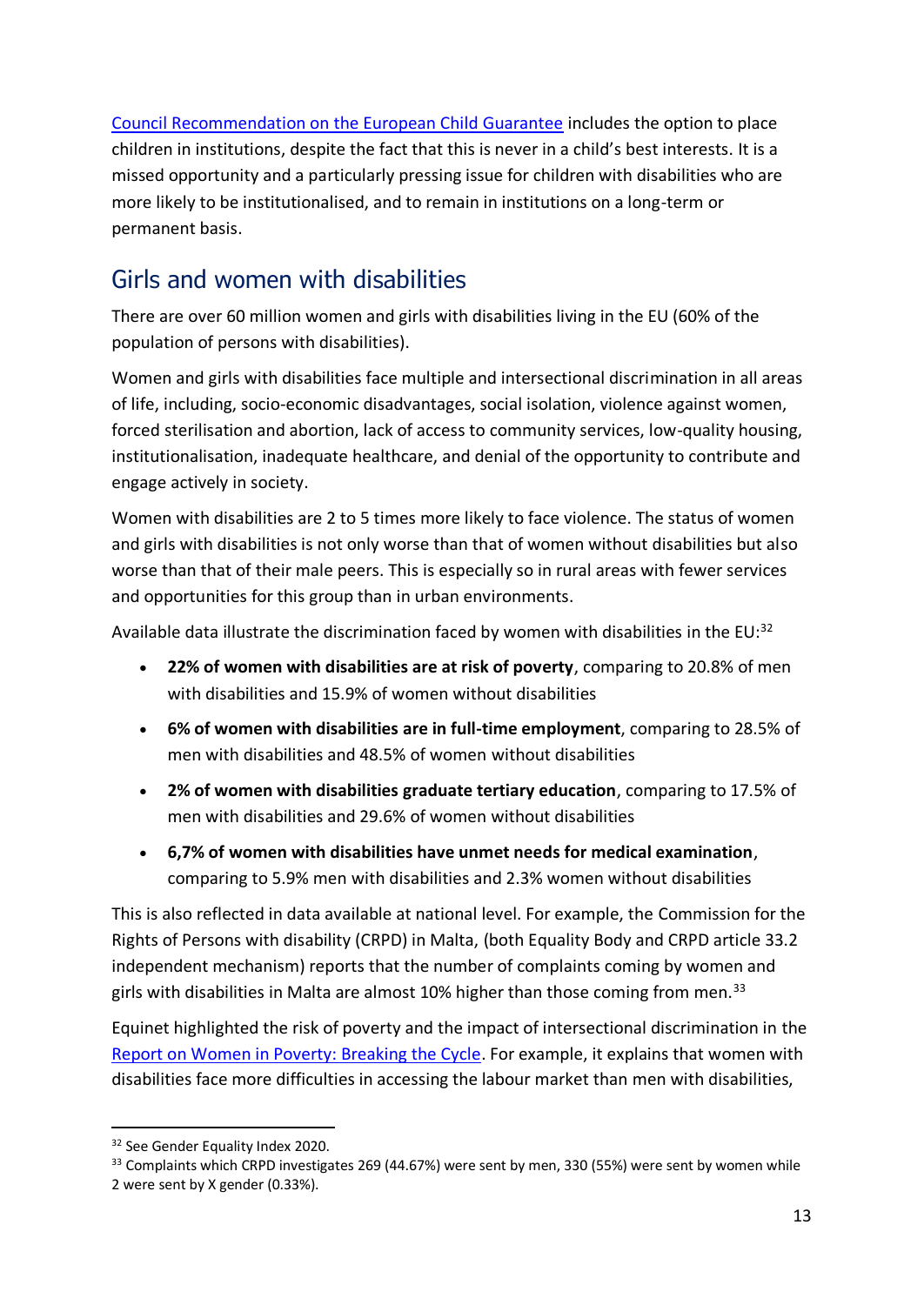and when women with disabilities work, they often experience unequal hiring and promotion standards, unequal access to training and retraining, to credit and other productive resources, unequal pay for equal work and occupational segregation, harassment, and sexual harassment, and they hardly participate in economic decisionmaking.<sup>34</sup>

The report notes that challenges posed by poverty increase for women from extra disadvantaged groups, such as women with disabilities, older women, migrant women, Roma women, asylum seekers, homeless women, etc. Women with disabilities for example, can face elevated health care costs. They can also experience additional barriers when physically accessing adapted health care services. In many countries, there is a lack of affordable specialised care services that can meet their needs, <sup>35</sup> and their right to sexual and reproductive health is often not ensured.

The gender digital divide is also undermining women's possibilities to meet digital literacy requirements, including new forms of work. The gender digital gap is a major issue for women in rural areas, women with disabilities, older women, migrant women, or women with a minority ethnic background.<sup>36</sup> Women and girls with disabilities are even more excluded when digital tools are not available and/or accessible to them.

### <span id="page-13-0"></span>Lesbian, Gay, Bisexual, Trans, Intersex and Queer persons with disabilities

Many lesbians, gays, bisexual, trans intersex and queer (LGBTIQ+) people with disabilities are at risk of multiple and intersectional forms of discrimination in all areas of life in the EU. This is particularly true in the areas of education, employment, and healthcare.<sup>37</sup> This is even more the case as EU law does not prohibit discrimination based on sexual orientation or gender identity,<sup>38</sup> nor discrimination based on disability outside the field of employment and vocational training.

Data from the Fundamental Rights Agency's 2019 survey on LGBTI people show lower rates of employment and self-employment among disabled trans respondents. For example, 10% of disabled trans people reported being unemployed, while 23% reported being unable to work due to long-standing health problems.<sup>39</sup>

<sup>&</sup>lt;sup>34</sup> Equinet, [Women in Poverty: Breaking the Cycle](https://equineteurope.org/wp-content/uploads/2021/01/Women-in-Poverty-digital.pdf) (2020) page 14 para 2

<sup>&</sup>lt;sup>35</sup> Equinet, [Women in Poverty: Breaking the Cycle](https://equineteurope.org/wp-content/uploads/2021/01/Women-in-Poverty-digital.pdf) (2020) page 19 para 5

<sup>&</sup>lt;sup>36</sup> Equinet, [Women in Poverty: Breaking the Cycle](https://equineteurope.org/wp-content/uploads/2021/01/Women-in-Poverty-digital.pdf) (2020) page 12 para 2

<sup>&</sup>lt;sup>37</sup> In relation to trans persons with disabilities, see: Transgender Europe, Oppression Squared: D/deaf and [disabled trans experiences in Europe](https://tgeu.org/wp-content/uploads/2018/02/Oppression-Squared.pdf)

<sup>&</sup>lt;sup>38</sup> Although trans people are referred to in the preamble of the [Gender Recast Directive](https://eur-lex.europa.eu/legal-content/EN/TXT/?uri=celex%3A32006L0054) insofar as "discrimination arising from the gender reassignment of a person".

<sup>&</sup>lt;sup>39</sup> TGEU, Paulie Amanita Calderon-Cifuentes (forthcoming), Trans Discrimination in Europe. A TGEU analysis of the FRA LGBTIQ Survey 2019, page 29.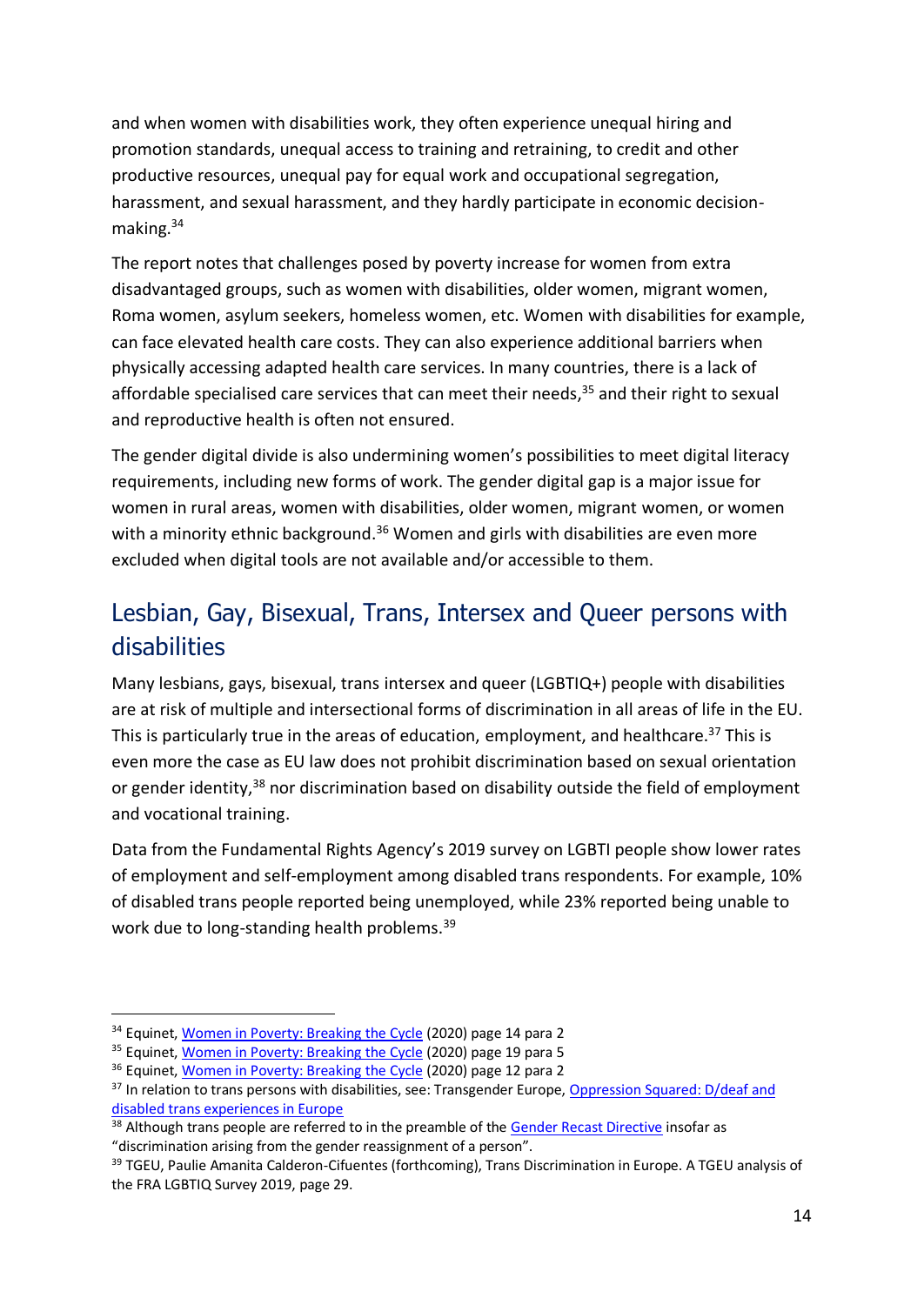The COVID-19 pandemic has exacerbated the discrimination faced by LGBTIQ+ persons with disabilities. In times of health crisis and care rationing, LGBTIQ+ people, and particularly trans people with disabilities, have been targeted by triage policies. They are being denied life-saving care and face difficulties in receiving disability support, in addition to the already major struggles trans communities face with general and trans-related healthcare access. Cuts in care provision combined with the discrimination most trans people face while trying to access healthcare is seriously impacting their health and wellbeing. For instance, trans persons with disabilities may have faced difficulties in receiving disability support and transrelated care such as gender affirming hormones and up-to-date prescriptions often due to this health care being deemed 'non-essential'.<sup>40</sup>

In addition, Lesbian, Gay, Bisexual, and Trans persons have seen an increase in domestic violence. Lockdown and the spread of COVID-19 has condemned LGBTIQ+ people to live in proximity with sometimes homophobic or transphobic relatives, including relatives who may be carer and/or legal guardian (for example youth with disabilities but also adults with high support needs). LGBTIQ+ persons with disabilities were at higher risk to face both homophobic/transphobic and disability specific violence. LGBTIQ+ people who have not told their families yet about their sexual orientation or gender identity may have been experiencing mental health difficulties during lockdown.

The [LGBTIQ Equality Strategy 2020-2025](https://ec.europa.eu/info/sites/default/files/lgbtiq_strategy_2020-2025_en.pdf) of the European Commission recognises that LGBTIQ+ people "who have disabilities, are elderly, migrants, or come from ethnic or religious minority background are particularly vulnerable to discrimination" and that the pandemic increased this vulnerability. It also recognises that "research on the intersectional experiences of LGBTIQ+ people, as those who are elderly or with disabilities, is often lacking".

#### <span id="page-14-0"></span>Older persons with disabilities

Europe has the oldest population of all world regions. In 2019, more than one fifth (20.3%) of the EU-27 population was aged 65 and over. Disability is correlated to age and persons with disabilities are over-represented in the population category that is 60 years old and over.

Older persons with disabilities frequently face discrimination on the grounds of age and disability, in law and in practice. The United Nations Expert Group Meeting on Supporting Autonomy and Independency of Older Persons with Disabilities noted that "older persons with disabilities face exclusion, multiple and intersectional discrimination that lead to human rights violations, such as the deprivation of legal capacity and institutionalisation".<sup>41</sup> In many countries, age also impacts negatively on disability assessment and allocation of

<sup>&</sup>lt;sup>40</sup> TGEU, [COVID-19 impact assessment](https://tgeu.org/wp-content/uploads/2021/01/impact-assessment-covid19-and-trans-people-in-europe-and-central-asia.pdf) (2021), pages 12 and 13.

<sup>&</sup>lt;sup>41</sup> UN Expert Group Meeting on Supporting Autonomy and Independency of Older Persons with Disabilities (25-26 October 2017), Summary Note, page 6.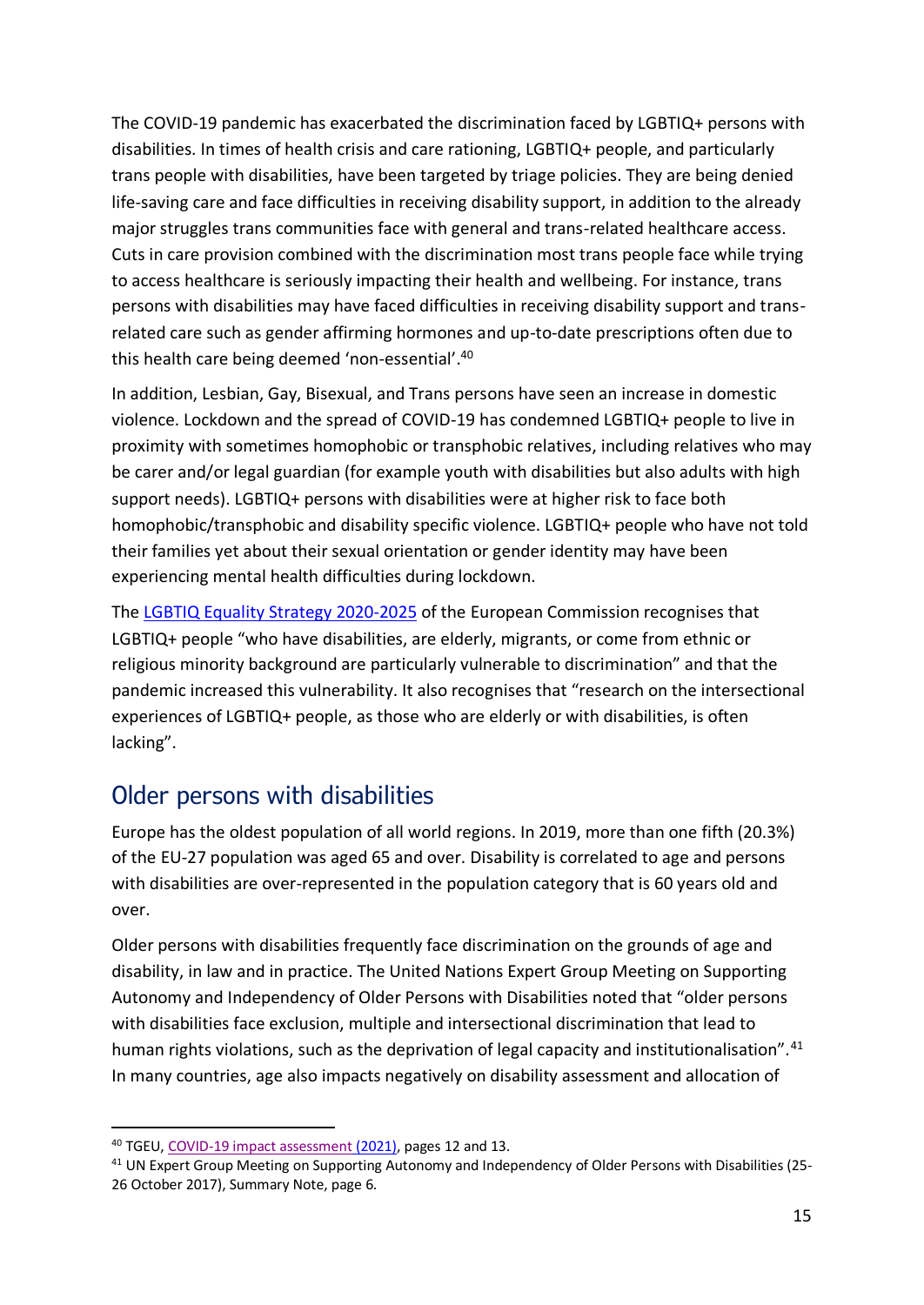disability benefits, resulting in older people with disabilities not being offered the same level of quality or ranges of support as younger people with disabilities.<sup>42</sup>

Measures taken in response to the Covid-19 pandemic had negative impacts on older persons, including those with disabilities. EDF reported on the many cases of deaths in residential care, gaps in continuity of healthcare, medical treatment, and support services, as well as violence, neglect, abuse, and ageist speech that took place in EU countries.<sup>43</sup>

AGE Platform Europe identified several key issues faced by older persons with disabilities:

- Combined effect of ageism and ableism: older people with disabilities more likely to be seen as a burden, not supported, institutionalised, deprived of legal capacity.<sup>44</sup>
- Fragmentation of policies for persons with disabilities of working age and older persons and different administrations: at the EU level there are different Directorate-Generals dealing with age and disability. This is also reflected in EU policies. Under the European Pillar of Social Rights there are different principles focusing on long-term care vs rights of persons with disabilities, the planned EU care strategy mainly focusing on older people, and the lack of EU strategy on ageing/age equality makes it difficult to address intersectional challenges.
- Lack of consultation of older people with disabilities: older people who acquire disabilities don't necessarily self-identify as people with disabilities, nor associated with DPOs and older people with disabilities who are ageing not adequately represented in DPOs.
- Age limits in access to disability allowances and services in several EU Member States, which is not addressed by the EU.
- Predominant medical model in services for older people with disabilities and increased risk of institutionalisation
- Lack of data: age limits, lack of disaggregation and lack of info about institutionalised older people<sup>45</sup>
- Under-reporting of elder abuse and disability as risk factor for such cases
- Issue of access to justice for 'vulnerable adults' in cross border situations and implementation of Hague convention
- Digital divide and the risk of exclusion of older persons with disabilities

<sup>42</sup> AGE Platform Europe[, Draft Outline of General Comment on Article 5 Equality & Non-Discrimination](https://www.age-platform.eu/sites/default/files/AGE_input_Draft_GCArt5_CRPD.pdf) (2017) <sup>43</sup> See EDF[, Human Rights Report on the impact of COVID-19 on persons with disabilities](https://www.edf-feph.org/publications/human-rights-report-2021-impact-of-covid19-on-persons-with-disabilities/) (2021), Chapter on multiple and intersectional forms of discrimination and disadvantage

<sup>44</sup> See UN Special Rapporteur report:

<https://www.ohchr.org/EN/Issues/Disability/SRDisabilities/Pages/SupportingTheAutonomyOlderPersons.aspx> <sup>45</sup> See Report of UN Independent Expert: Human rights of older persons: The Data Gap Conundrum: <https://www.ohchr.org/EN/Issues/OlderPersons/IE/Pages/Reports.aspx>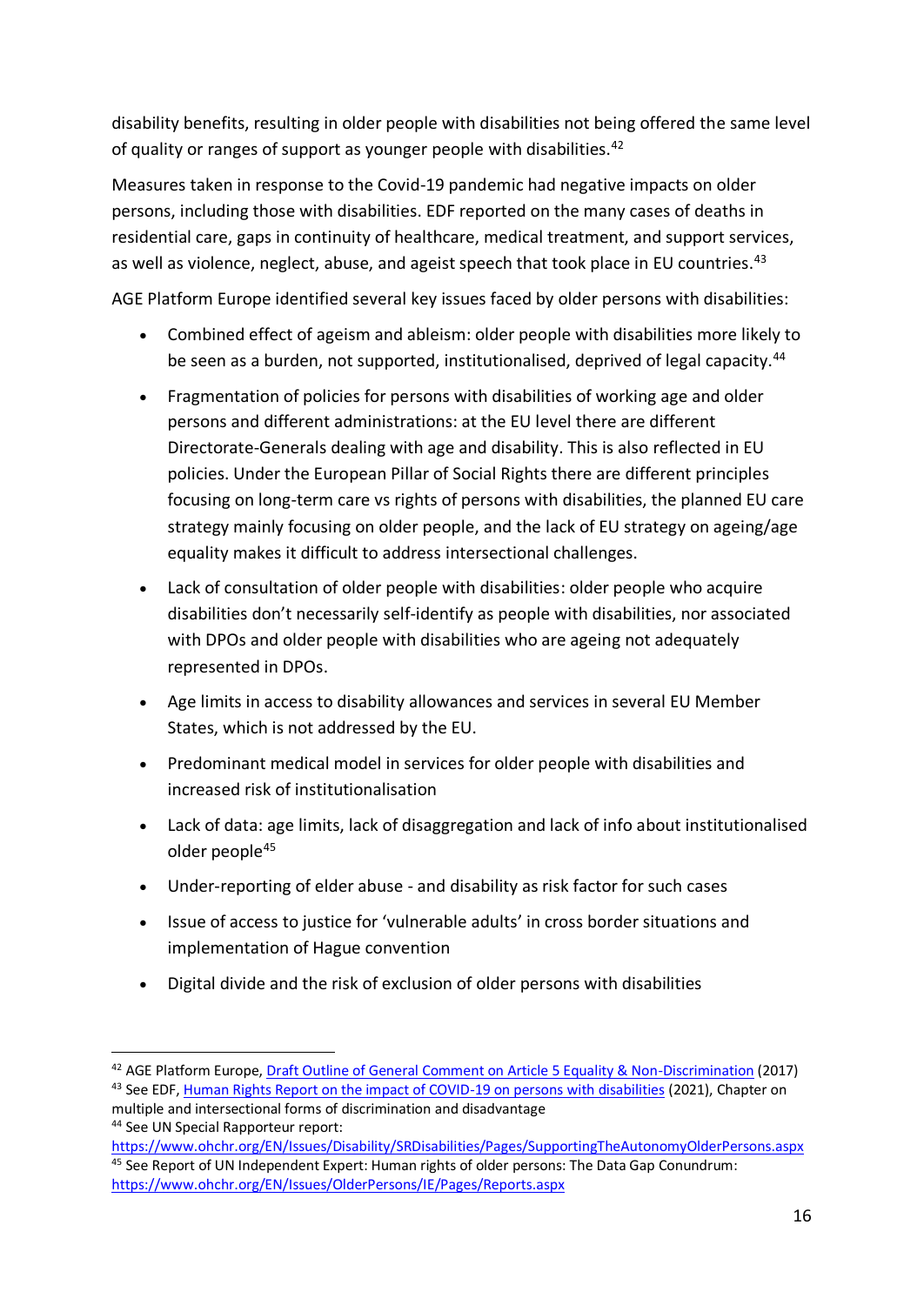- Increase risk of poverty due to inadequate old age income (pension), lack of financial support for care/support needs (due to age limits) and increase in prices (ex. medicine, privatisation of services, high insurance premiums, rents, etc.)
- Issue with housing, for older people who need to make accommodations to their housing to make it more accessible they may have trouble finding subsidies, financial means for such adaptations due to age limits

Equinet has also pointed out the need for the EU, in the future to put in place and finance targeted measures, including positive action measures, to improve the situation and experience of marginalised groups adopting an intersectional approach. In that, particular attention and resources must be allocated to the most vulnerable (for example Roma women, Muslim women, older persons with disabilities).<sup>46</sup>

The EU has failed to address the issues faced by older persons, including older persons with disabilities from a human rights-based approach. In January 2021, the European Commission launched a [Green Paper on Ageing](https://ec.europa.eu/info/sites/default/files/1_en_act_part1_v8_0.pdf) which focuses on demographic transformation in Europe. The Green Paper does not address age (and disability) discrimination, nor does it foresee the adoption of sufficient policies paving the way for participation and well-being of all generations. AGE Platform called for the adoption of an EU Age Equality Strategy.<sup>47</sup> Such strategy could also have a positive impact on persons with disabilities of all ages, including older people.

### <span id="page-16-0"></span>Racialised persons with disabilities

While there is a general lack of data on intersectional discrimination cases, Equality Bodies report that the most observed forms of intersectional discrimination take place at the intersections of race/ethnicity and gender, as well as race/ethnicity and socio-economic status, disability, or age.<sup>48</sup>

Black people with disabilities and people from ethnic minorities with disabilities are often victims of multiple and intersectional discrimination in all areas of life. A report published by the charity BRAP, <sup>49</sup> formerly known as 'Birmingham Race Action Partnership', highlights that detention rates in the United Kingdom under the Mental Health Act 1983 are 6% lower than average for white British mental health patients, while they are 32% higher than average for black Caribbean patients and 24% higher for multiple heritage white and black Caribbean patients.<sup>50</sup> Black and minority ethnic women are three to six times more likely to be admitted to mental health units than average and more likely to be forcibly admitted. On

<sup>46</sup> Equinet, [11 Recommendations for a fair and equal Europe: Rebuilding our Societies after Covid-19](https://equineteurope.org/wp-content/uploads/2020/06/equinet_rebuilding-recommendation_A4_03-web.pdf) (2020) page 3 para 3

<sup>&</sup>lt;sup>47</sup> AGE Platform[, Green Paper on Ageing: There is no solidarity without equality!](https://www.age-platform.eu/press-releases/green-paper-ageing-there-no-solidarity-without-equality) (2021)

<sup>48</sup> Equinet, [Fighting Discrimination on the Ground of Race and Ethnic Origin](https://equineteurope.org/wp-content/uploads/2017/02/equinet_discussion_paper_final_-_web-2.pdf) (2016), page 6, para 6

<sup>49</sup> Find more information about their work at[: https://www.brap.org.uk/.](https://www.brap.org.uk/)

<sup>&</sup>lt;sup>50</sup> BRAP[, Improving mental health for BME communities: an event report,](https://docs.wixstatic.com/ugd/27aa99_a45774f42cb040a7a4d6e0a132559170.pdf?index=true) page 3.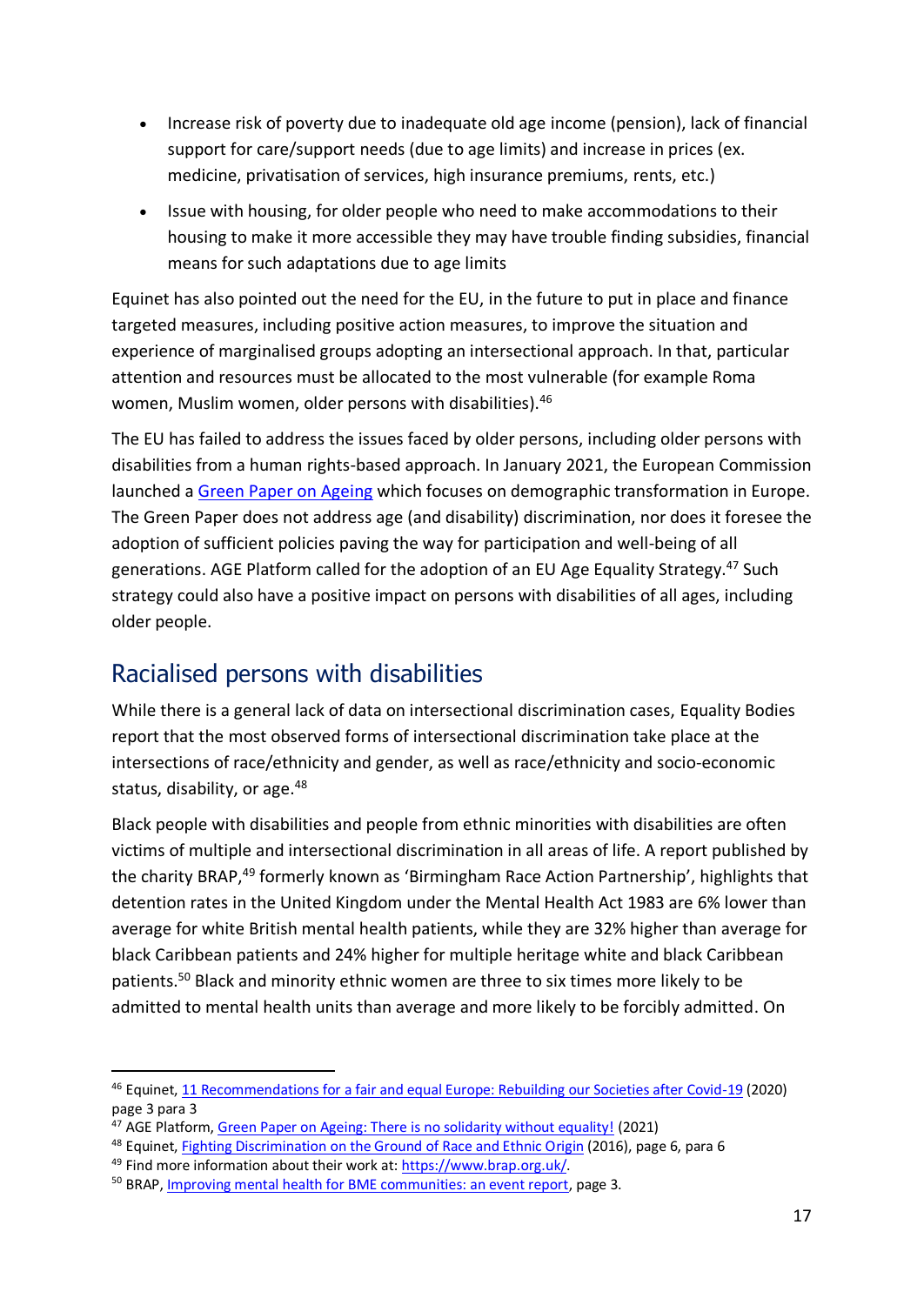the other hand, they are less likely to be admitted to women's crisis houses and less likely to be referred to talking therapies.<sup>51</sup>

In addition, many cases of hate speech and hate crimes [collected by the Organisation for](https://hatecrime.osce.org/hate-crime-data)  [Security and Co-operation in Europe \(OSCE\)](https://hatecrime.osce.org/hate-crime-data) show an intersection between ethnic origin, religion, and disability. For example: $52$ 

- In Austria, an Afghan man with disabilities was subjected to racist insults and physically assaulted by police at a police station in 2018.
- In Germany, in 2019, a male Libyan asylum seeker who uses a wheelchair was subjected to anti-Arab insults, repeatedly punched in the face and, after falling out of his wheelchair, was repeatedly kicked while lying on the ground by a group. The victim sustained injuries. The main perpetrator, who has a far-right background and had been implicated in previous racist attacks, was prosecuted for a racist and ableist hate crime.
- In Italy, a family of foreign nationals was subjected to racist and ableist insults, threatened and harassed by their neighbours, who tried to make them move home. Police opened an investigation into a potential hate crime in 2019.
- In Italy, a man of Moroccan descent who uses a wheelchair was subjected to racist, xenophobic and ableist insults and spit at by other passengers on a tram in 2019. The perpetrators accused the victim of delaying the tram's departure while he fixed his wheelchair in place, as required by law.
- In Ireland, a man of Chinese descent, who had a disability, was subjected to racist insults, and had his medication stolen by colleagues at work in 2019.

Although access to justice is difficult given the lack of an EU mandate for Member States to designate an Equality Body to work on the ground of disability across Europe, there have been notably reported cases of strategic litigation as regards to the combination of the grounds of race and disability before national courts (even if not intersectional, of multiple discrimination). For instance, in the case of *Al Jumard v Clywd Leisure*<sup>53</sup> which concerned Mr Al Jumard, a duty manager at a leisure centre. He was a British national who was Iraqi by birth and disabled as a result of a hip operation. The tribunal found that he had been discriminated against based on his ethnic origin, and in relation to separate incidents, discriminated against based on his disability. In that case, the Tribunal said that losses flowing from the two forms of discrimination, where they did not arise out of the same

<sup>51</sup> Mental Health Foundation, [Recovery and resilience: African, African-](https://www.mentalhealth.org.uk/sites/default/files/recovery_and_resilience.pdf)Caribbean and South Asian women's [narratives of recovering from mental distress](https://www.mentalhealth.org.uk/sites/default/files/recovery_and_resilience.pdf)

<sup>&</sup>lt;sup>52</sup> Se[e EDF position paper on hate speech and hate crime](https://www.edf-feph.org/content/uploads/2021/04/EDF-position-and-recommendation-on-hate-speech-and-hate-crime.pdf) (2021).

<sup>53</sup> Al Jumard v Clywd Leisure Ltd 2008 IRLR 345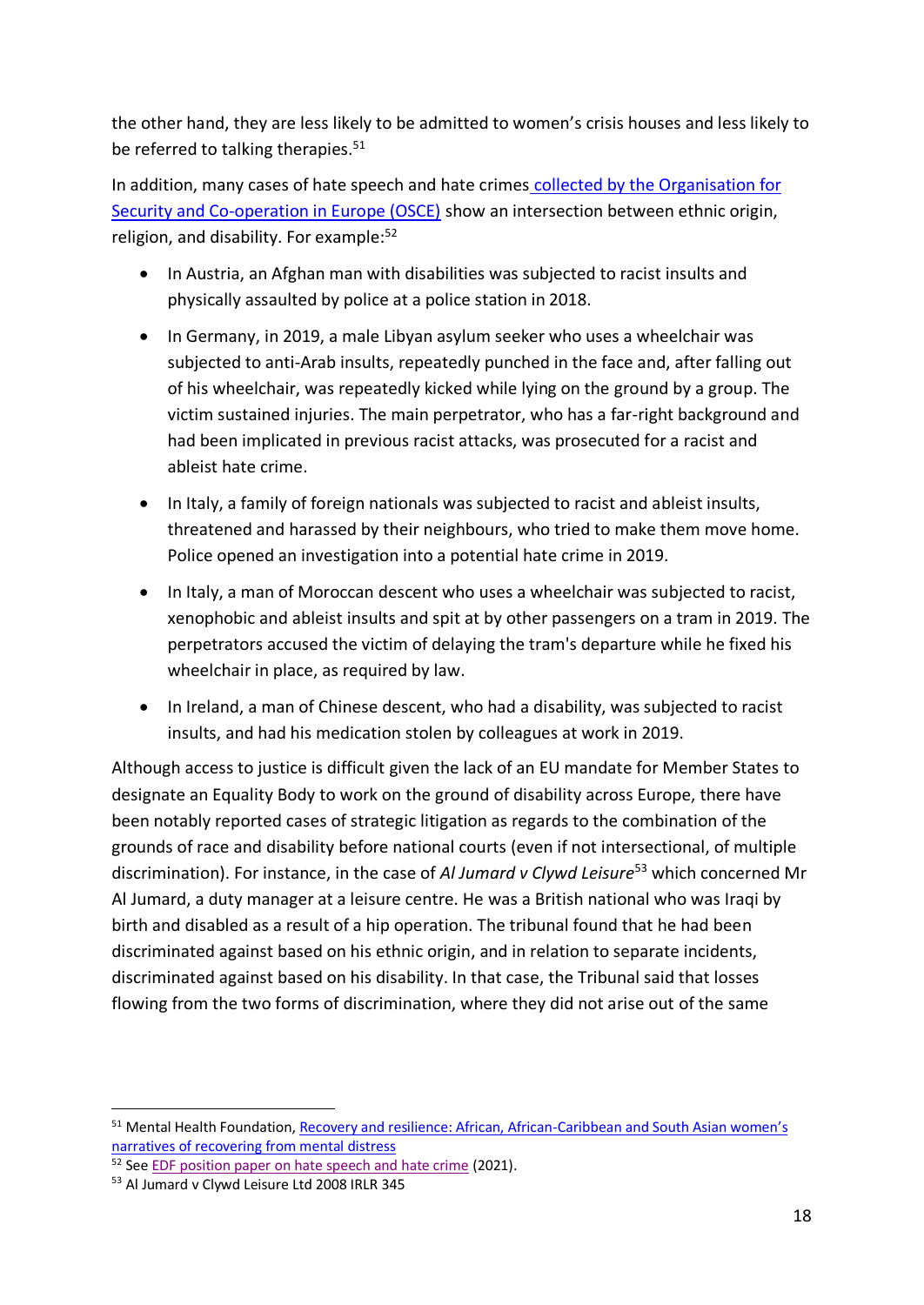facts, should have been separately considered, and "injury to feelings" awarded for the separate claim.<sup>54</sup>

A project that took place in Ireland involving several stakeholders<sup>55</sup> aimed at improving the work on intersectionality and looking at the particular situation, experience, and identity of five multiple identity groups<sup>56</sup> including racialised persons with disabilities found that:

- Strategies to accommodate diversity need to look beyond homogenous groups and acknowledge diversity within these groups
- Policy needs to acknowledge how the complexity of people's identities have shaped how they experience discrimination and inequality, and that the combination of oppressions experienced by multiple identity groups "produced something quite unique"<sup>57</sup>

The European Commission is yet to establish legislative protection to protect the intersection of persons with disabilities and racialised people.

#### <span id="page-18-0"></span>Roma with disabilities

Among racialised people, Roma with disabilities are particularly at risk of intersectional and multiple discrimination.

While there is no accurate data on the number of Roma with disabilities in Europe, a 2016 study estimates that **15% of the Roma population are persons with disabilities**, meaning that there would be more than 1.6 million Roma with disabilities in the EU and EU enlargement countries (Albania, Montenegro, North Macedonia, Serbia, and Turkey). Roma with disabilities experience even greater isolation, less access to inclusive education and more severe poverty. During COVID-19, their situation has been even more critical.

Intersectionality and multiple discrimination are a feature in the work of Equality Bodies on Roma and Traveller issues. The two most significant intersections reported relate to gender and socio-economic status. There is some focus on Roma and Traveller older people and children, intersection with the age grounds, and on Roma and Traveller people with disabilities, intersection with the disability grounds, but these intersections might merit further attention along with the intersection with the sexual orientation ground.<sup>58</sup> In

<sup>&</sup>lt;sup>54</sup> Equinet, [Fighting Discrimination on the Ground of Race and Ethnic Origin](https://equineteurope.org/wp-content/uploads/2017/02/equinet_discussion_paper_final_-_web-2.pdf) (2016), page 25, para 1

<sup>&</sup>lt;sup>55</sup> The Equality Authority and the Irish Human Rights Commission (now merged as the Irish Human Rights and Equality Commission and CRPD article 33.2 monitoring mechanism), the Equality Commission for Northern Ireland and the Northern Ireland Human Rights Commission, the Disability Rights Commission, Commission for Racial Equality and Equal Opportunities Commission in Britain (now merged as the Equality and Human Rights Commission).

<sup>&</sup>lt;sup>56</sup> Black and minority ethnic women, Black and minority ethnic people with disabilities, disabled women, young gay, lesbian and bisexual people, young minority ethnic men, and lesbian, gay and bisexual disabled people <sup>57</sup> Equinet, [Innovating at the Intersections. Equality Bodies tackling Intersectional Discrimination](https://equineteurope.org/wp-content/uploads/2018/01/equinet_perspective_2016_-_intersectionality_final_web.pdf) (2016), page

<sup>23</sup> para 1

<sup>&</sup>lt;sup>58</sup> Equinet, Roma and Traveller Inclusion: Towards a new EU Framework learning from the work of Equality [Bodies](https://equineteurope.org/wp-content/uploads/2020/07/Roma_Traveller-Inclusion_Equality-Bodies.pdf) (2020), page 20 para 7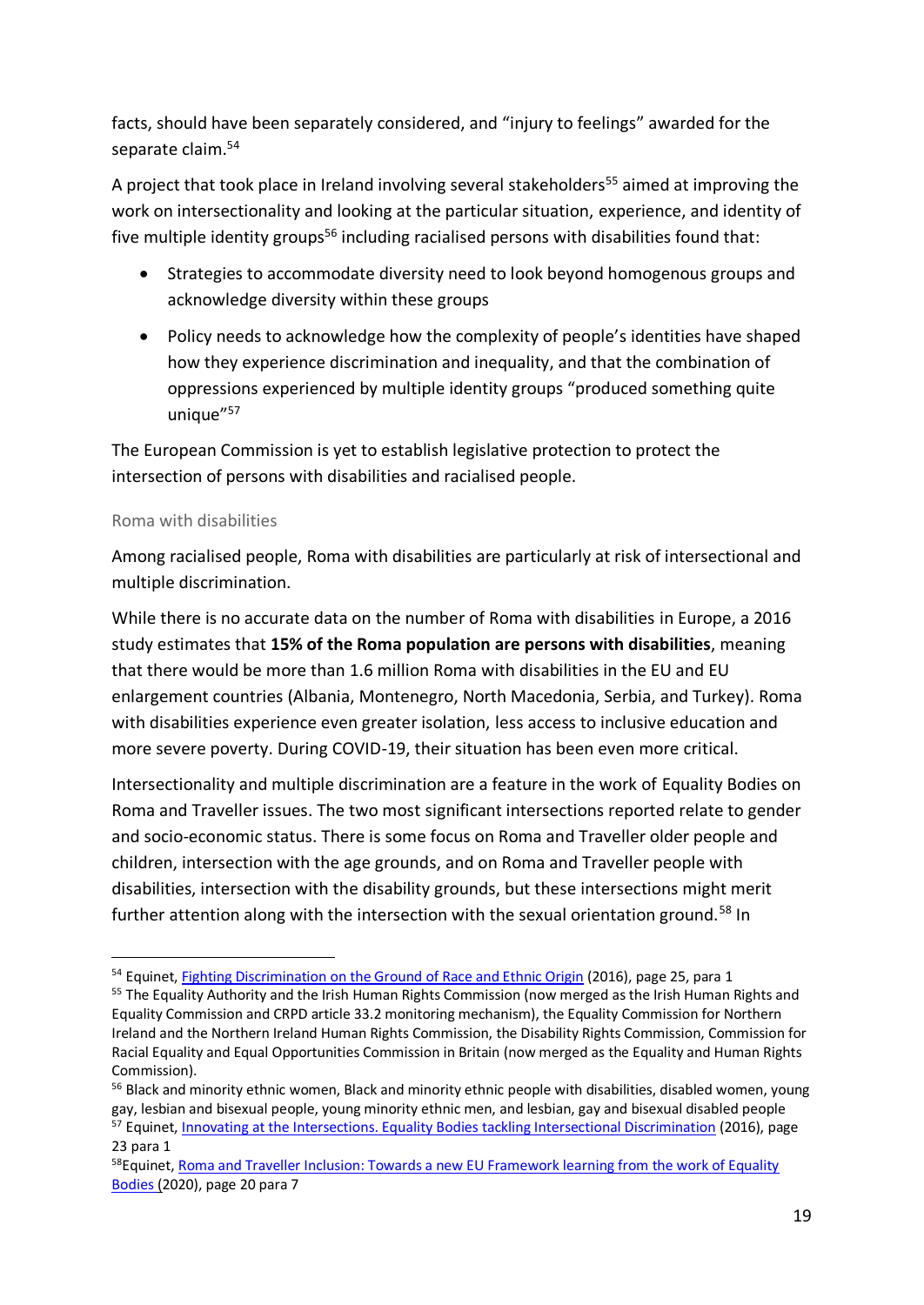addition, both women with disabilities and Roma women are at risk of forced sterilisation in the EU.

The European Commission adopted a [2020-2030 EU Roma Strategic Framework.](https://ec.europa.eu/info/publications/new-eu-roma-strategic-framework-equality-inclusion-and-participation-full-package_en) It recommends that national strategic framework set out "targets and measures for specific groups (Roma children, women, young people, older Roma or those with disabilities, EU mobile citizens, non-EU nationals, stateless Roma) to reflect diversity among Roma, including gender-responsive and child/age-sensitive measures". However, there are no specific measures that efficiently look at specific issues faced by Roma with disabilities, and issues faced by both the Roma and the disability community (e.g., segregated education, forced sterilisation, etc.). The Strategy on the rights of persons with disabilities also fails to address the issues of Roma with disabilities.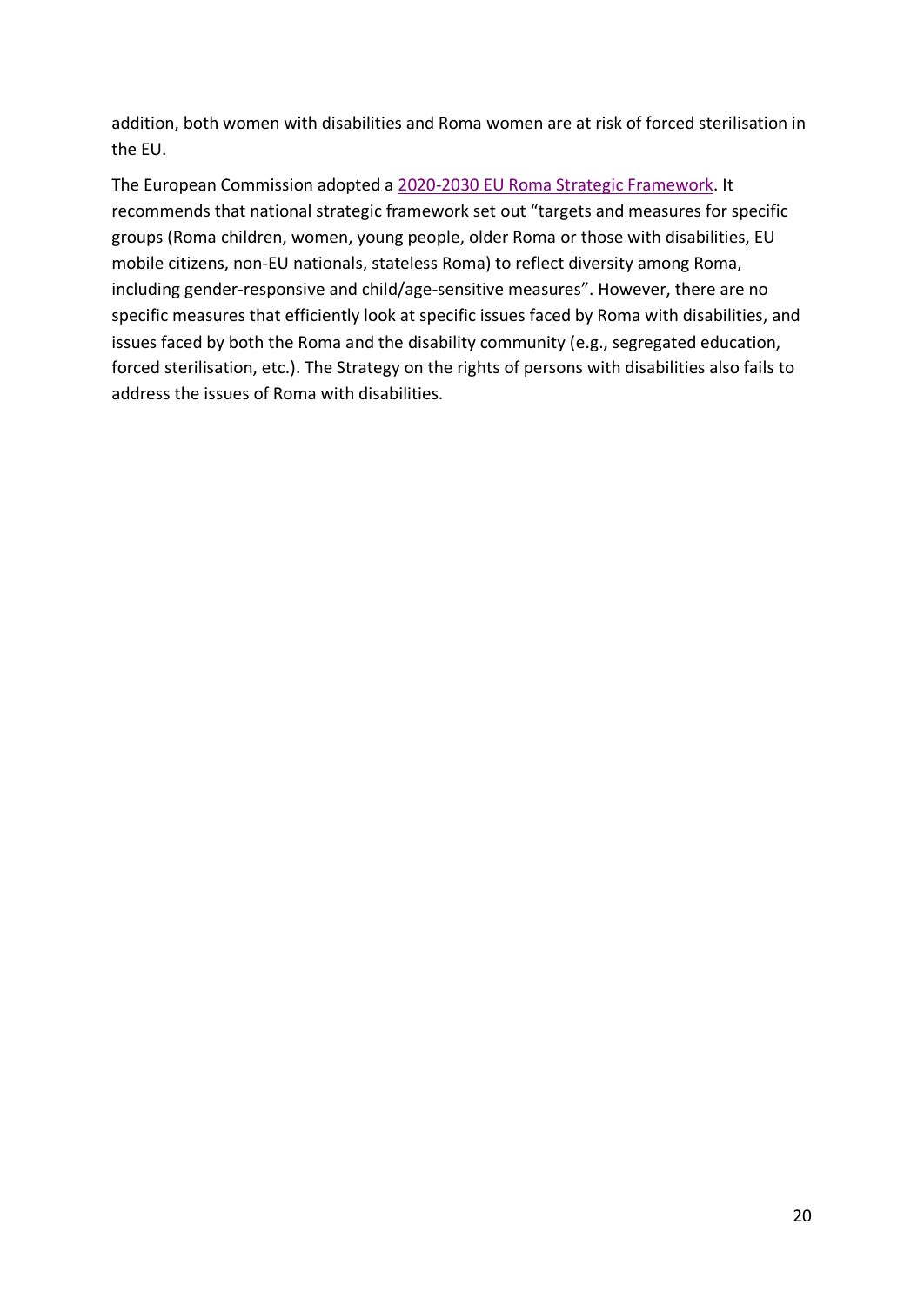# <span id="page-20-0"></span>**Resources**

- − EDF, [Human Rights Report on Equality and Non-Discrimination](https://www.edf-feph.org/publications/european-human-rights-report-2/) (2019)
- − EDF, [Human Rights Report on Poverty and Social Exclusion](https://www.edf-feph.org/publications/european-human-rights-report/) (2020)
- − EDF, [Human Rights Report on the impact of COVID-19 on persons with disabilities](https://www.edf-feph.org/publications/human-rights-report-2021-impact-of-covid19-on-persons-with-disabilities/) (2021), Chapter on multiple and intersectional forms of discrimination and disadvantage
- − Equinet, [11 Recommendations for a fair and equal Europe: Rebuilding our Societies](https://equineteurope.org/wp-content/uploads/2020/06/equinet_rebuilding-recommendation_A4_03-web.pdf)  [after Covid-19](https://equineteurope.org/wp-content/uploads/2020/06/equinet_rebuilding-recommendation_A4_03-web.pdf) (2020)
- − Equinet, [Equality Bodies contributing to the protection, respect and fulfilment](https://equineteurope.org/wp-content/uploads/2016/02/economic_and_social_rights_electronic.pdf) of [Economic and Social Rights](https://equineteurope.org/wp-content/uploads/2016/02/economic_and_social_rights_electronic.pdf) (2015)
- − Equinet, [Equality in the Time of Covid-19: Learning from Equality Body Initiatives,](https://equineteurope.org/wp-content/uploads/2021/02/Equality_Covid19_NEBs-2.pdf) (2021)
- − Equinet, [Equality, diversity and non-discrimination in healthcare: Learning from the](https://equineteurope.org/publications/equality-diversity-and-non-discrimination-in-healthcare-learning-from-the-work-of-equality-bodies/)  [work of equality bodies](https://equineteurope.org/publications/equality-diversity-and-non-discrimination-in-healthcare-learning-from-the-work-of-equality-bodies/) (2021)
- − Equinet, [Fighting Discrimination on the Ground of Race and Ethnic Origin](https://equineteurope.org/wp-content/uploads/2017/02/equinet_discussion_paper_final_-_web-2.pdf) (2016)
- − Equinet, [Policy Brief: Future Gender Equality Strategy](https://equineteurope.org/wp-content/uploads/2020/02/policy_brief_gender_strategy-1.pdf) (2019)
- − Equinet, [Roma and Traveller Inclusion: Towards a new EU Framework learning from](https://equineteurope.org/wp-content/uploads/2020/07/Roma_Traveller-Inclusion_Equality-Bodies.pdf)  [the work of Equality Bodies](https://equineteurope.org/wp-content/uploads/2020/07/Roma_Traveller-Inclusion_Equality-Bodies.pdf) (2020)
- − Equinet, [Stepping Up our Engagement with Youth: Handbook for Equality Bodies](https://equineteurope.org/wp-content/uploads/2021/09/equinet_youth-handbook_web_01.pdf) (2021)
- − Equinet, [Strategic Litigation Handbook](https://equineteurope.org/publications/strategic-litigation-handbook/) (2017)
- − Equinet, [Tackling Violence against Women and Gender-Based Violence: Equality](https://equineteurope.org/wp-content/uploads/2019/11/Violence-against-Women-and-Gender-based-Violence-Equality-Bodies-Contribution-FINAL.pdf)  [Bodies](https://equineteurope.org/wp-content/uploads/2019/11/Violence-against-Women-and-Gender-based-Violence-Equality-Bodies-Contribution-FINAL.pdf)['](https://equineteurope.org/wp-content/uploads/2019/11/Violence-against-Women-and-Gender-based-Violence-Equality-Bodies-Contribution-FINAL.pdf) [Contribution](https://equineteurope.org/wp-content/uploads/2019/11/Violence-against-Women-and-Gender-based-Violence-Equality-Bodies-Contribution-FINAL.pdf) (2019)
- − Equinet, [Women in Poverty: Breaking the Cycle](https://equineteurope.org/wp-content/uploads/2021/01/Women-in-Poverty-digital.pdf) (2020)
- − European network of legal experts in gender equality and non-discrimination, A [comparative analysis of gender equality law in Europe](https://op.europa.eu/en/publication-detail/-/publication/fc350c8a-b9e0-11eb-8aca-01aa75ed71a1) (2020)
- − European Union Agency for Fundamental Rights, [Equality in the EU 20 Years on from](https://fra.europa.eu/sites/default/files/fra_uploads/fra-2021-opinion-equality-directives-01-2021_en.pdf)  [the Initial Implementation of the Equality Directives](https://fra.europa.eu/sites/default/files/fra_uploads/fra-2021-opinion-equality-directives-01-2021_en.pdf) (2021)
- − European Youth Forum, [Beyond Lockdown: The pandemic scar on young people,](https://www.youthforum.org/news/beyond-lockdown-the-pandemic-scar-on-young-people) (2021)
- − Fredman, S., [Intersectional discrimination in EU gender equality and non](https://www.equalitylaw.eu/downloads/3850-intersectional-discrimination-in-eu-gender-equality-and-non-discrimination-law-pdf-731-kb)[discrimination law](https://www.equalitylaw.eu/downloads/3850-intersectional-discrimination-in-eu-gender-equality-and-non-discrimination-law-pdf-731-kb) (2016)
- − N. Crowley, [Equality bodies making a difference,](https://ec.europa.eu/info/sites/default/files/equality_bodies_making_a_difference.pdf) European network of legal experts in gender equality and non-discrimination (2018)
- − Opening Doors for Europe's Children, [Lessons learned and recommendations to](https://www.openingdoors.eu/wp-content/uploads/2020/01/OD-lessons-learned.pdf)  [strengthen families and end institutionalisation for children in Europe](https://www.openingdoors.eu/wp-content/uploads/2020/01/OD-lessons-learned.pdf) (2020)
- − TGEU, [Impact Assessment: COVID-19 and trans people in Europe and Central Asia,](https://tgeu.org/wp-content/uploads/2021/01/impact-assessment-covid19-and-trans-people-in-europe-and-central-asia.pdf) (2021)